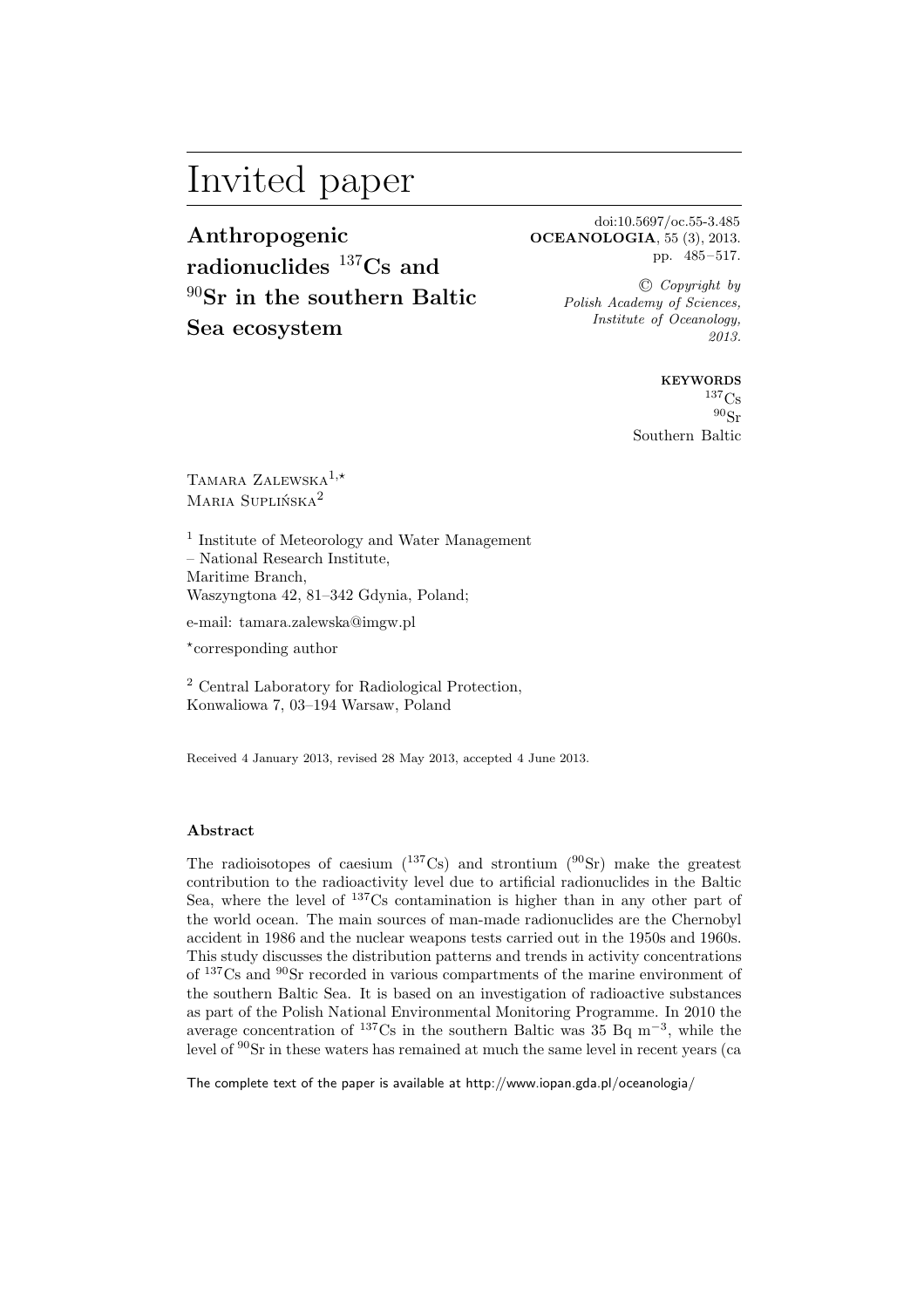8 Bq m<sup>-3</sup>). The distribution of isotopes in the bottom sediments reflect historical events that can be identified in sediment profiles. The activity concentrations of the caesium isotope are the highest in sediments from the Gulf of Gdańsk, whereas the least polluted sediments are found in the Bornholm Basin, in the western part of the southern Baltic. The highest concentrations of <sup>137</sup>Cs in benthic plants were measured in the red alga *Polysiphonia fucoides*: 22.3 Bq kg−<sup>1</sup> d.w. in June and 40.4 Bq kg−<sup>1</sup> in September. These levels were much higher than those found in the bivalve *Mytilus trossulus* (7.3 Bq kg−<sup>1</sup> d.w.). <sup>137</sup>Cs concentrations in fish have decreased in time, reflecting the trends recorded in seawater. In 2010 the respective <sup>137</sup>Cs activities in *Clupea harengus*, *Platichthys flesus* and *Gadus morhua* were 4.7, 4.9 and 6.6 Bq kg<sup>-1</sup> w.w.

## **1. Introduction**

When considering the level of radioactive pollution in the natural environment, including marine areas, attention is focused primarily on artificial radionuclides. The radioisotopes of caesium  $(^{137}Cs)$  and strontium  $(^{90}Sr)$  have made the greatest contribution to the radioactivity level due to artificial radionuclides in the Baltic Sea (HELCOM 1995, 2003, 2009, Nielsen et al. 1999, Zalewska & Lipska 2006, Ikaheimonen et al. 2009, Atwood 2010). This is the consequence of large quantities of these nuclides being introduced into the Baltic, and also because of the relatively long half-lives of these isotopes – 30.05 and 28 years respectively. The Baltic Sea is a unique marine ecosystem. It is an inland basin of temperate climate with such characteristic features as low salinity, a relatively large area and shallow average depth (Szefer 2002a). The annual freshwater input to the Baltic from riverine discharges and atmospheric precipitation amounts to  $450-510 \text{ km}^3$ . Water exchange with the world ocean – specifically with the North Sea and the NE Atlantic Ocean – is accomplished via the narrow and shallow Danish Straits (the Sund, and the Great and Little Belts); hence this exchange is much hampered. Nonetheless, this inflow activity is the only source of salt water transport from the North Sea to the Baltic Sea (Feistel et al. 2003, Piechura & Beszczyńska-Möller 2004).

At present, the Baltic Sea continues to show a higher level of <sup>137</sup>Cs contamination than any other part of the world ocean (HELCOM 1995, 2003, 2009, IAEA 2005, Zalewska & Lipska 2006, Ikaheimonen et al. 2009). In 2000 the average seawater concentration of  $137Cs$  (representative of the entire Baltic Sea area) was 60 Bq m<sup>-3</sup>, while average <sup>90</sup>Sr levels were 10 Bq m−<sup>3</sup> (IAEA 2005). In 2004, the average activity of <sup>137</sup>Cs in the southern Baltic was 45 Bq m−<sup>3</sup> (Zalewska & Lipska 2006), a level three times higher than that prior to the Chernobyl accident of 1986.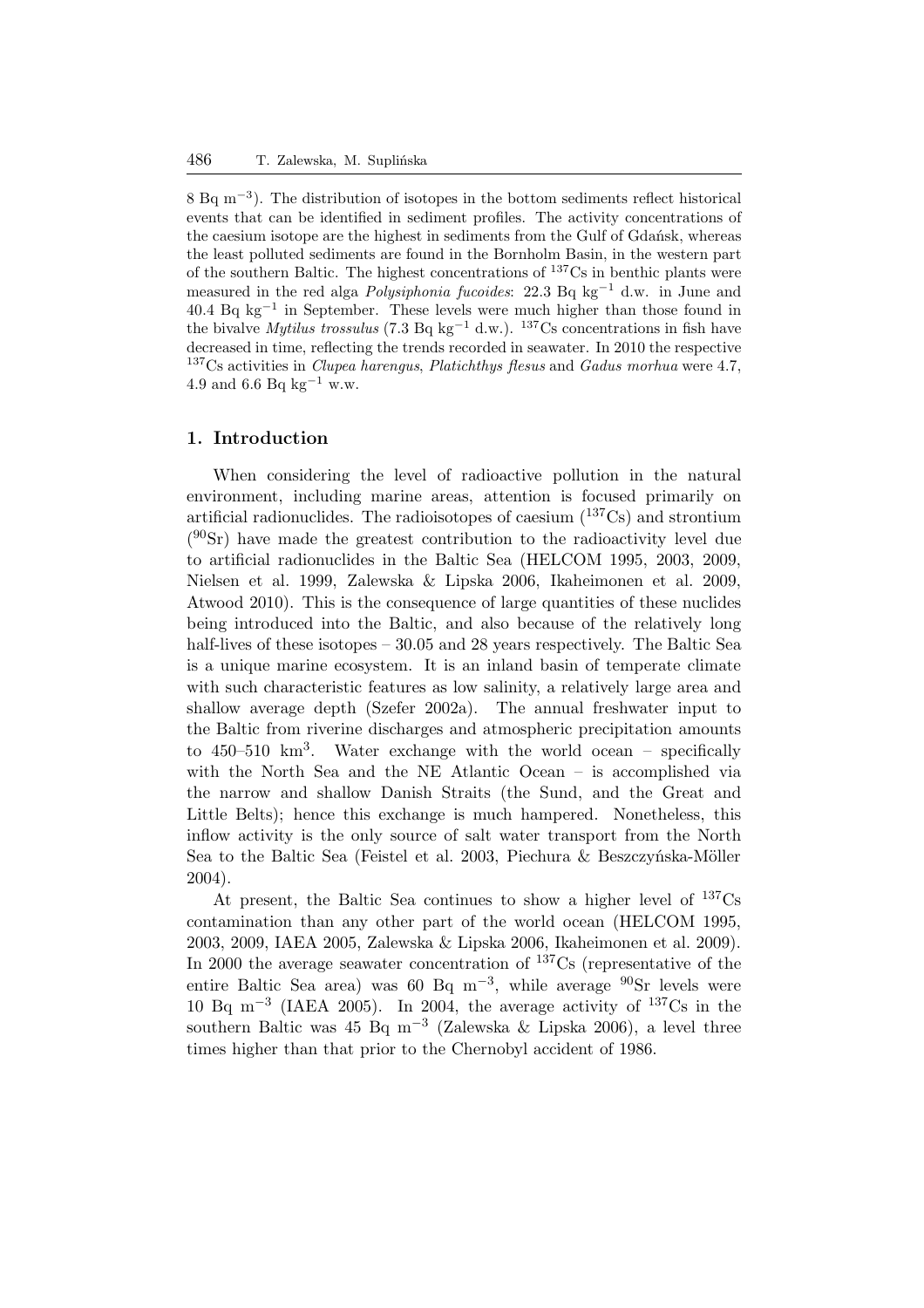Radioactivity levels and the distribution of radioisotopes in the Baltic Sea are influenced by their input sources and their behaviour in the marine environment, and also by the specific features of this sea. Anthropogenic radioisotopes, both those entering seawater with atmospheric fallout as well as those discharged in riverine outflow, spread into other compartments of the marine environment. Radionuclides can be bioaccumulated and/or absorbed by suspended particulate matter (SPM), which is composed mainly of plankton, biogenic detritus and mineral particles (Knapińska-Skiba et al. 1994, 1995, 2002, 2003, Szefer 2002b); sedimentation processes cause them to accumulate in bottom sediments (Knapińska-Skiba et al. 2001, Szefer 2002b). Radionuclides can also be bioaccumulated by higher flora and fauna. Knowledge of the radioisotope distribution in the biotic and abiotic compartments of the marine environment is fundamental to understanding the dynamics of their fate in that environment, and to determining the effects of environmental and physiological factors on radionuclide bioaccumulation and sedimentation. Radionuclide concentrations are key factors in any assessment of the radiological hazard to marine organisms and humans (Nielsen et al. 1999). They are indispensable in environmental status assessments, recently very frequently required on legal grounds, and also prompted by public interest. The best example of such regulatory requirements is the Marine Strategy Framework Directive (Anon 2008), which requires that concentrations of contaminants, including radionuclides, in the marine environment should be at levels not giving rise to pollution effects.

The main objective of this study is to assess the distribution patterns and trends in activity concentrations of the anthropogenic isotopes  $^{137}Cs$ and <sup>90</sup>Sr, as recorded in various compartments of the southern Baltic Sea environment (Figure 1), i.e. seawater, sediments, submerged aquatic vegetation and benthic invertebrates, since the Chernobyl accident. The Chernobyl accident (1986) led to a significant increase in radioactivity levels in the Baltic Sea region, and the changes in radioactivity concentrations in various compartments of the southern Baltic Sea reflect the general trends noted in the entire Baltic basin. Measurement of radioactive pollution in the Baltic Sea basin was initiated in 1980. Between 1981 and 1984 the International Atomic Energy Agency coordinated these activities, but since 1985 the Helsinki Commission (HELCOM) has been responsible for monitoring radioactive substances. HELCOM established an Expert Group on the Monitoring of Radioactive Substances in the Baltic Sea. The data presented were obtained as part of the National Environmental Monitoring programme coordinated by the Chief Inspectorate for Environmental Protection in Poland.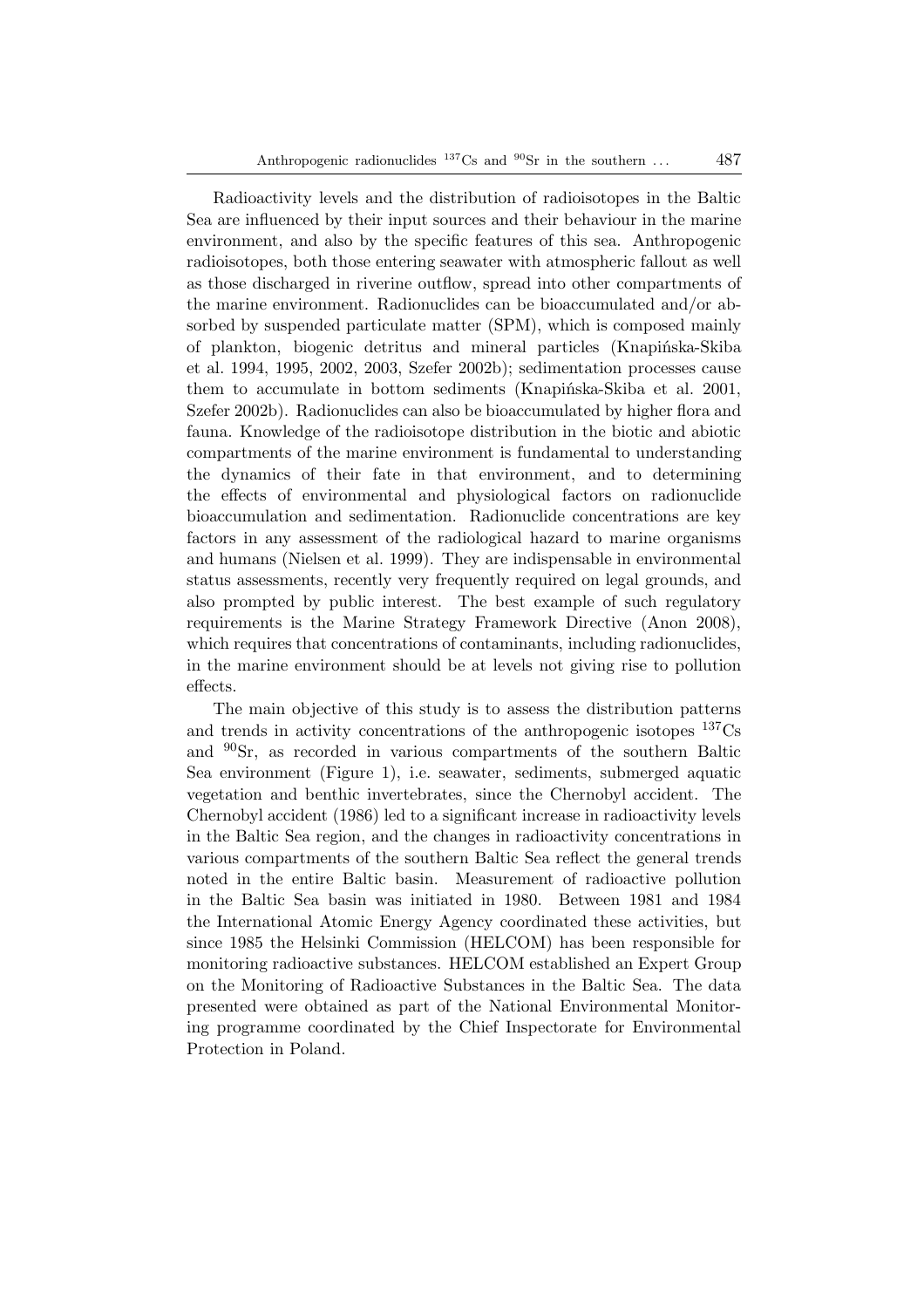

**Figure 1.** Sampling locations for seawater and bottom sediments (black), benthic plants (green), zoobenthic organisms (blue) and fish (red)

## **2. Sources of anthropogenic radionuclides**

The main sources of anthropogenic radionuclides in the Baltic Sea can be categorized into four groups (HELCOM 2009): (i) discharges from nuclear facilities in the Baltic Sea drainage area (nuclear power plants (NPPs) and research reactors), (ii) discharges from nuclear reprocessing plants located beyond the Baltic Sea: Sellafield, on the north-west coast of England, and La Hague, on the north-west coast of France, (iii) the Chernobyl accident and (iv) atmospheric testing of nuclear weapons.

The atmospheric testing of nuclear weapons was done mainly in the northern hemisphere between 1945 and 1980, with particular intensity in 1951–1958 and later in 1961–1962. As a result of these tests, in addition to serious local pollution incidents, large quantities of radioactive isotopes were discharged into the troposphere and stratosphere, causing the global radioactive contamination of the atmosphere. It is assumed that the atmospheric testing of nuclear weapons delivered as much as 0.49–0.60 PBq of  $90\text{Sr}$  and 0.62–0.90 PBq of  $137\text{Cs}$  to the Baltic Sea.

Clearly, the Chernobyl nuclear plant accident in April 1986 was the largest source of radioactive isotopes supplied to the Baltic Sea environment, particularly in view of their contamination effects. The total activity of the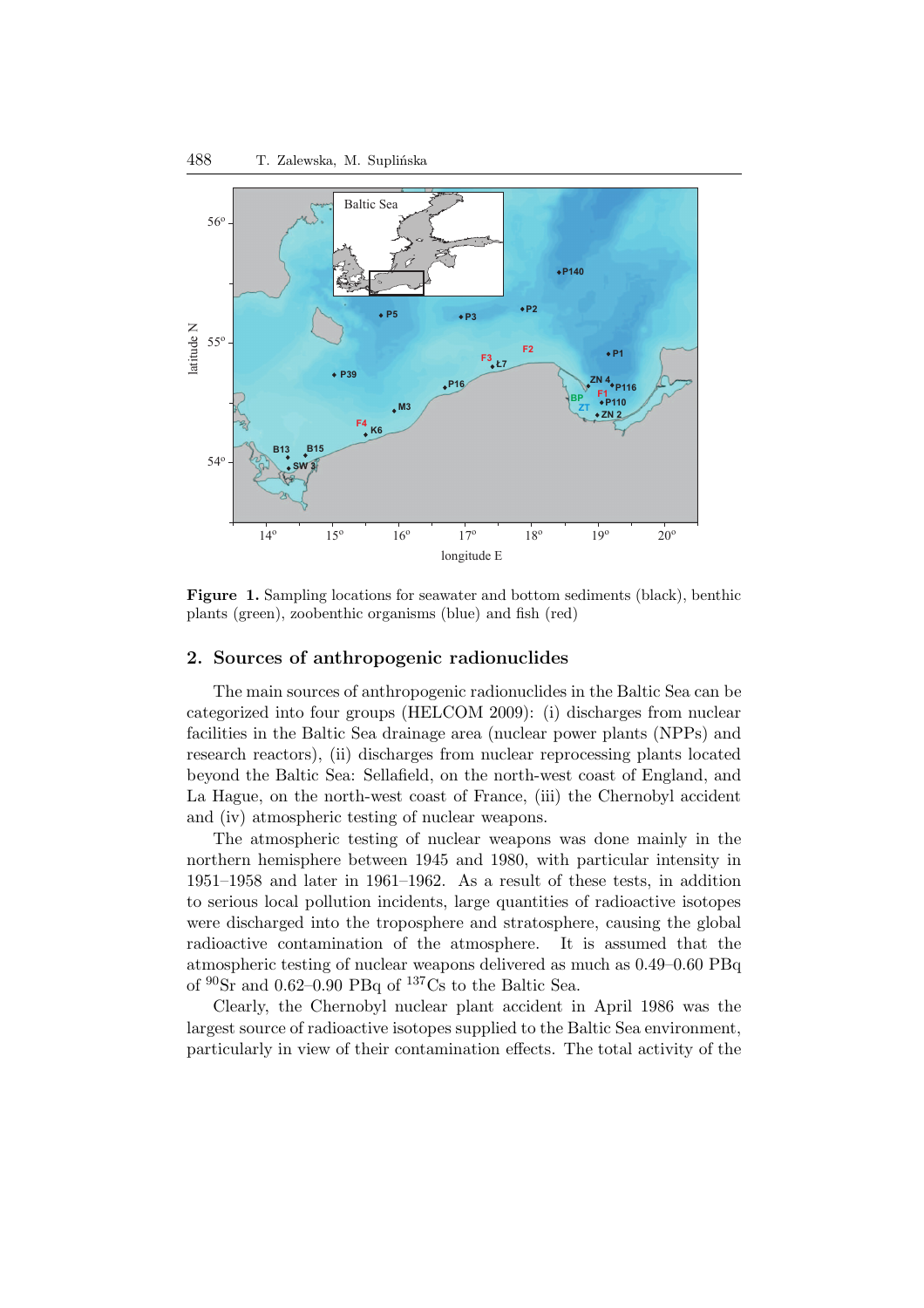radioisotopes released amounted to ca 3000 PBq (UNSCEAR 1988). The majority of them were short-lived ones. Of the long-lived ones, <sup>137</sup>Cs was the most important as its total activity was approximately 38 PBq. Estimated amounts of <sup>137</sup>Cs entering the Baltic Sea as a consequence of this accident were of the order of 4.7 PBq (including 0.3 PBq via riverine discharges) (HELCOM 1995, 2003, 2009, Nielsen et al. 1999). This is equivalent to 82% of the total amount of <sup>137</sup>Cs accumulated in the Baltic (Figure 2).



**Figure 2.** Main sources of <sup>137</sup>Cs and <sup>90</sup>Sr to the Baltic Sea (after HELCOM 2009)

The contribution of <sup>90</sup>Sr from the Chernobyl release relative to the total amount present in the Baltic Sea was much smaller – ca  $13\%$  – which is ca 80 PBq (HELCOM 2009, Nielsen et al. 1999). In the case of strontium the major supply source to the Baltic was the atmospheric testing of nuclear weapons  $(81\%)$ , in contrast to <sup>137</sup>Cs, the atmospheric contribution of which was only 14% (Figure 2).

As far as the magnitude of supply is concerned, the third-most efficient source of isotopes to the Baltic Sea is contamination by isotopes released from the reprocessing of nuclear fuel from the La Hague and Sellafield installations (HELCOM 2009, UNSCEAR 2000). The isotopes are transported from the North Sea to the Baltic via the Danish Straits with the inflows of saline water. Radioisotopes reach the Baltic Sea from the Irish Sea and the English Channel after 4–5 and 2 years respectively. The main components of the radioisotope mixture are  ${}^{3}H, {}^{99}Te, {}^{137}Cs, {}^{90}Sr, {}^{14}C$ and <sup>129</sup>I. It is estimated that to date these nuclear fuel reprocessing plants have supplied 250 TBq <sup>137</sup>Cs and 40 TBq <sup>90</sup>Sr to the Baltic Sea (HELCOM 2009), which is 4% and 6%, respectively, of the total amounts accumulated in this sea.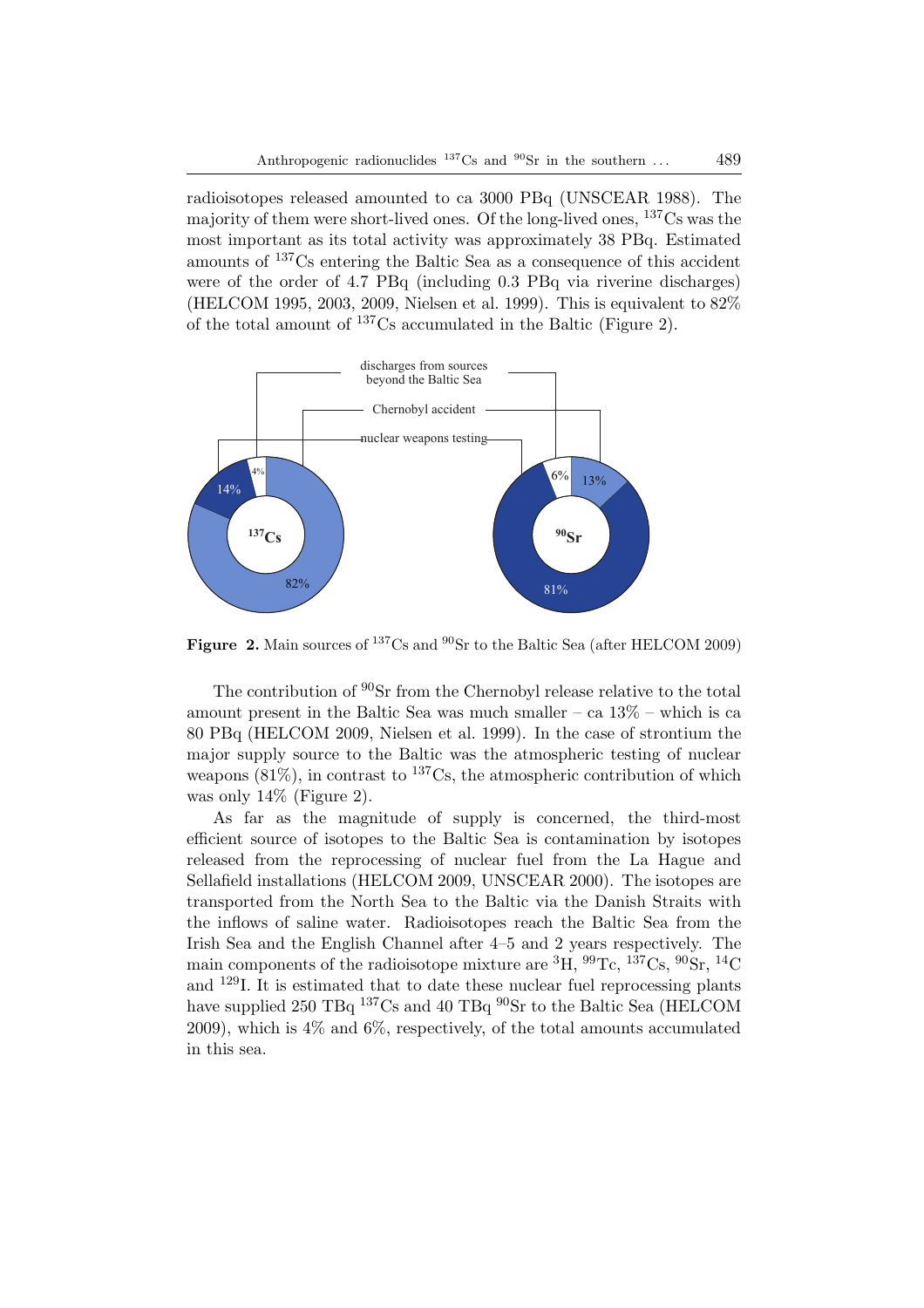The least efficient and practically negligible source of isotopes is direct contamination from power plants constructed within the Baltic Sea region. Their effectiveness amounts to  $0.03\%$  in the case of  $137Cs$  (1.5 TBq) and  $0.1\%$  in the case of  $90\text{Sr}$  (0.73 TBq) (HELCOM 2009). The regional Baltic sources supply mainly  ${}^{3}H$ ,  ${}^{60}Co$ ,  ${}^{137}Cs$  and  ${}^{90}Sr$ .

Riverine discharges of radioactive isotopes and their atmospheric supply are relatively low at present when compared to the situation just after the Chernobyl accident. <sup>137</sup>Cs concentrations in Vistula (Wisła) river water are below the detection limits of the analytical methods used and, through dilution, have a considerable effect on activity in the areas of the Gulf of Gdańsk adjacent to the river mouth. A similar situation is observed in the Pomeranian Bay, which accumulates water from the second-largest Polish river, the Odra/Oder; in 1987 the <sup>137</sup>Cs concentration there reached 45.6 Bq m−<sup>3</sup> (Tomczak 1988). In 1994, the respective mean activities of <sup>137</sup>Cs in the Vistula, Odra and Pomeranian rivers were 6.8, 9.6 and 4.4 Bq m−<sup>3</sup> (Skwarzec 2011). In 2004, the weighted mean concentration of <sup>137</sup>Cs in Vistula water dropped to 1.34 Bq m<sup>-3</sup> (Zalewska & Lipska 2006); taking into account the mean annual freshwater outflow from the Vistula of ca 34  $\mathrm{km}^3$ , this amounts to an annual fluvial flux of  $^{137}\mathrm{Cs}$  of 0.05 TBq. In 1994, the mean activity of <sup>90</sup>Sr in the Vistula was 5.4 Bq m−<sup>3</sup> (Skwarzec  $2011)$  and in 2005, at 3.8 Bq m<sup>-3</sup>, it was still more than double that of radiocaesium in 2004; this produced an annual fluvial flux of radioactive strontium of 0.13 TBq. In 2010 the mean concentration of <sup>90</sup>Sr in the Vistula was even higher (ca  $6.0 \text{ Bq m}^{-3}$ ), but this was probably the effect of the catastrophic flood that occurred in the Vistula catchment area in May of that year.

In 1987, the amount of <sup>137</sup>Cs deposited from the atmosphere onto 1 m<sup>2</sup> of the Baltic Sea was 26 Bq. Atmospheric depositions of other isotopes from the Chernobyl release were much lower:  $134\text{Cs} - 8.9 \text{Bg m}^{-2}$  and  $90\text{Sr}$ – 8.4 Bq m−<sup>2</sup> (Tomczak 1988). Recent (2010) mean atmospheric depositions of these isotopes have decreased to 0.032 Bq m<sup>-2</sup> of <sup>137</sup>Cs and 0.008 Bq m<sup>-2</sup> of  $90$ Sr.

## **3. Material and methods**

## **3.1. Seawater**

Measurements of <sup>137</sup>Cs and <sup>90</sup>Sr radioactivity in the Polish economic zone of the Baltic Sea within the framework of the international HELCOM monitoring programme started in 1985. Seawater samples are collected once a year at 17 sampling stations located in the southern Baltic Sea (Figure 1). Seawater samples are taken from the surface and near-bottom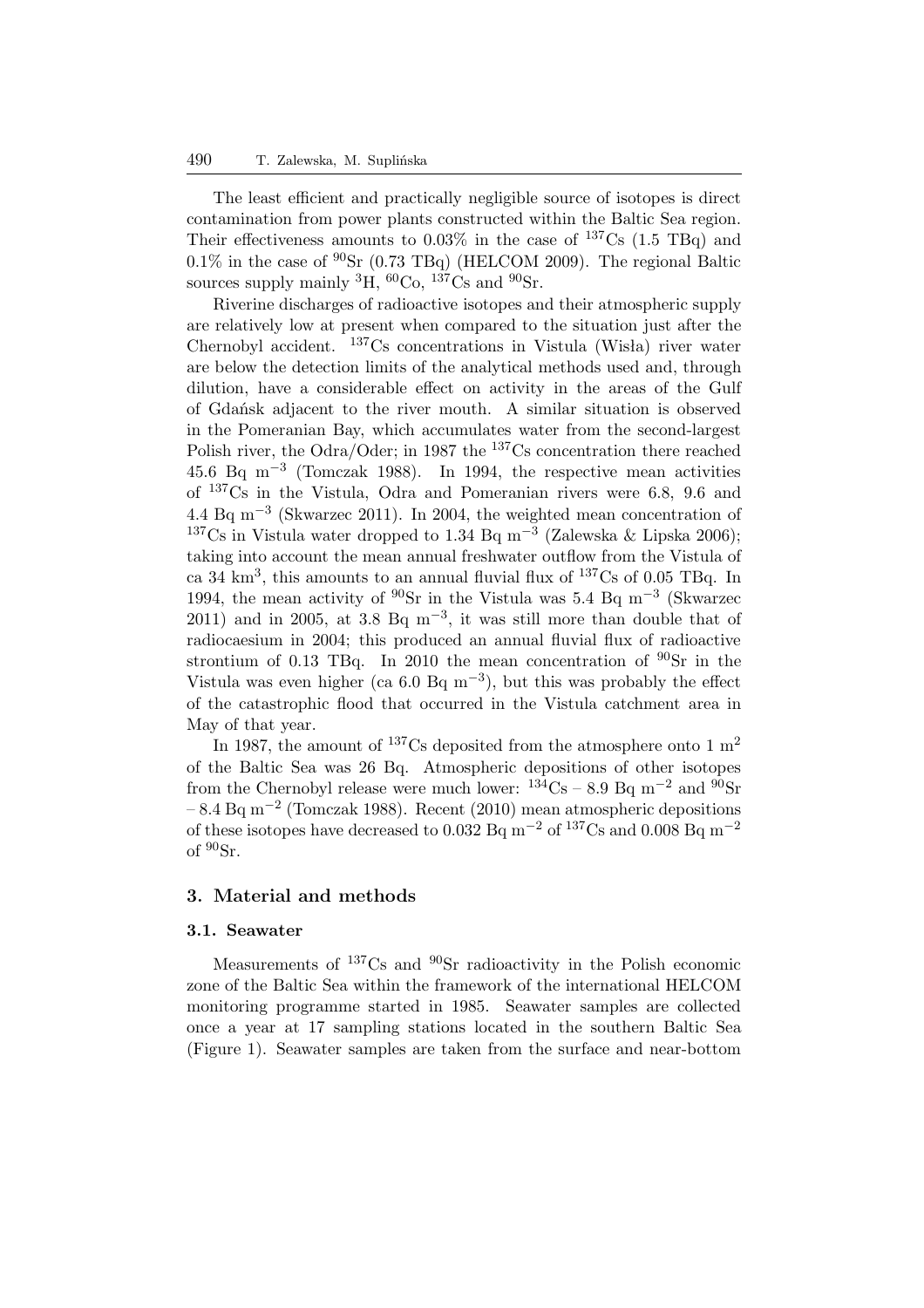(2 m above the seabed) layers and along the water profile (at selected stations) with a rosette sampler, with simultaneous salinity and temperature profiling.

From 2000 to 2008, the <sup>137</sup>Cs activity concentration in seawater samples was determined radiochemically (Zalewska & Lipska 2006), followed by the measurement of β-radiation using a Low-Level Beta Counter FHT 7700T (ESM Eberline), with a background count rate of 0.01 counts s−<sup>1</sup> , and the minimum detectable activity of 3 mBq per sample.

<sup>90</sup>Sr was radiochemically determined in seawater samples (Zalewska & Lipska 2006), with  $90Y$  beta activity being measured with a Low-Level Beta Counter FHT 7700T (ESM Eberline).

Since 2009, <sup>137</sup>Cs activity in seawater has been determined by gamma spectrometry. Initially,  $20 \text{ mg } \text{Cs}^+$  are added to each acidified seawater sample as a carrier. The caesium is absorbed in 10 g of ammonium phosphomolybdate (AMP) during the 20 minute stirring phase. Separated by decantation and filtration, the AMP is dried and the final activity is measured using a gamma spectrometry system: an HPGe detector with a relative efficiency of 18% and a resolution of 1.8 keV for the 1332 keV peak of 60◦ . The detector is coupled to an 8192-channel computer analyser and GENIE 2000 software.

The reliability of the methods was validated by participation in intercomparison exercises organized by HELCOM (HELCOM/MORS Intercomparison Sea Water IC0008/04) and the Riso National Laboratory, Denmark (Intercomparison of Laboratory Analyses of Radionuclides in Environmental Samples – NKS-B Project LABINCO 2004–2005). The accuracy (0.4%) and precision (3%) of the method were assessed by replicate determinations of a standard solution (IAEA-50) supplied by IAEA-MEL (Monaco) with an assigned activity of  $137Cs$  of 50.12 0.12 Bq g<sup>-1</sup>. Repeated analyses yielded a value of  $49.9 \pm 1.5$  Bq  $g^{-1}$ .

## **3.2. Sediment**

Sediment samples collected within the monitoring activities of radioactive substances in the Baltic Sea, related to HELCOM MORS PRO (HELCOM 1995, 2003, 2009), sponsored by the National Atomic Energy Agency in Poland were taken at 6 sampling stations in the southern Baltic Sea: in the Gulf of Gdańsk (station codes – P110, P116), the Gdańsk Deep (P1), the SE Gotland Basin (P140) and the Bornholm Basin (P5, P39)  $(Figure 1)$ . The samples were taken with a Niemistö corer with an internal diameter of 5 cm from on board  $r/v$  'Baltica' during routine monitoring cruises. For determining <sup>137</sup>Cs, 6 parallel sediment cores were taken at each station. The cores were divided into 1 cm thick slices down to 5 cm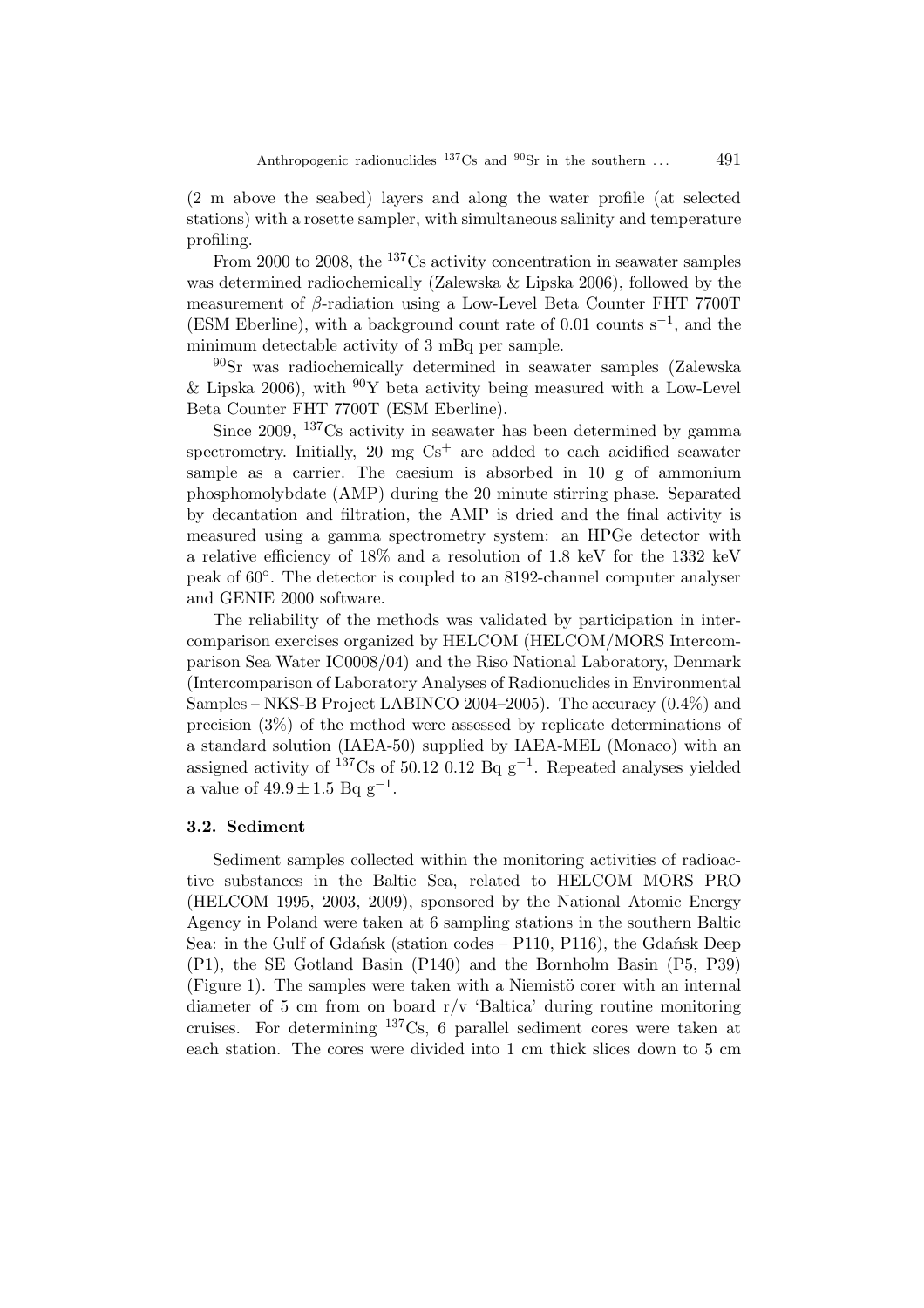depth, and 2 cm thick slices from greater depths. This yielded the following sediment layers: 0–1, 1–2, 2–3, 3–4, 4–5, 5–7, 7–9, 9–11, 11–13, 13–15, 15–17 and 17–19 cm. The corresponding slices/layers from the 6 parallel cores at each sampling station were pooled to produce a single analytical sample. These samples were initially deep-frozen on board ship and dried at a temperature of 105◦ and homogenized at the land-based laboratory prior to analysis. <sup>137</sup>Cs was determined using a gamma spectrometer with an HPGe detector with an energy resolution of 1.8 keV for 60 $^{\circ}$  (1332 keV) and a relative efficiency of 30%, coupled to a Canberra MULTIPORT II MCA multichannel analyser with GENIE-2000 software at the Central Laboratory for Radiological Protection in Warsaw. The accuracy (0.2%) and precision  $(4.2\%)$  of the method were validated by the determination of  $137Cs$  in reference material IAEA-300 (Baltic Sea sediments).

For the <sup>90</sup>Sr determination, one sediment core was taken at each station. The cores were divided into 5 cm thick slices down to 20 cm depth. The samples were then frozen, dried at  $105^{\circ}$ C and homogenized.  $90$ Sr was analysed radiochemically (Volchok et al. 1957). Extracted with nitric acid, strontium was separated as an oxalate precipitate and then incinerated at 830◦C. The precipitate was dissolved in 1:1 water-dil. nitric acid. The solid residue containing barium and rare earth elements was then removed. The remaining solution was left for at least 18 days to establish equilibrium in the  ${}^{90}\text{Sr}{}^{-90}\text{Y}$  radioactive system. Yttrium was then precipitated in oxalate form and the activity of <sup>90</sup>Y ( $t_{1/2} = 64$  h, beta decay) was measured. In this method, a carrier of stable yttrium and the yield tracer of  ${}^{85}Sr$  $(t_{1/2} = 64.85 d)$  were applied to assess the efficiency of strontium and yttrium counting. The total measurement time was 12 h  $(4 \times 3)$  h). The background level was 0.12–0.18 counts per minute, as determined in measurements with a 100 mm thick lead shielding.

## **3.3. Biota**

Benthic plants were collected in the Gulf of Gdańsk in the southern Baltic in 2009 and 2010, at depths from 1 to 4 m (Figure  $1 - BP$ ). Within this depth range we were able to collect species representing all taxonomic groups, whose depth range is limited by assimilation pigments and the wavelengths of light penetrating to specific sea depths. The plant material was analysed taxonomically, i.e. the individual species occurring in the samples were identified, after which the biomass of each species was determined gravimetrically; taxonomic analyses and biomass determination were carried out according to the guidelines of the HELCOM COMBINE monitoring programme (HELCOM 1997).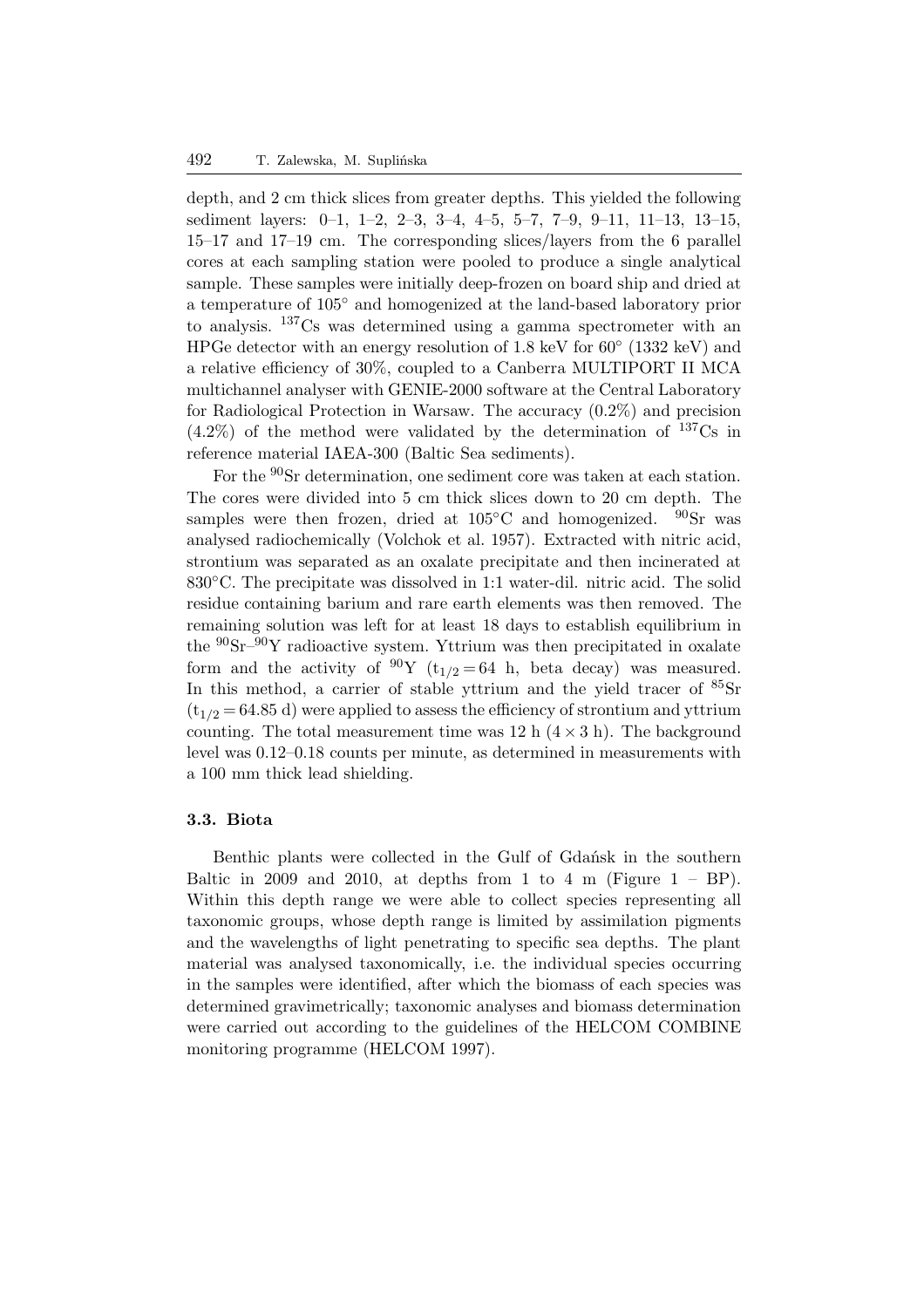For determining <sup>137</sup>Cs activity, the plant samples were dried, ashed at  $450^{\circ}$ C and homogenized. The ashed samples were placed in counting boxes of the appropriate shape and size.

The samples of benthic organisms (*Mytilus trossulus*, *Macoma balthica*, *Cerastoderma glaucum* and *Balanus improvisus*) were collected in the Gulf of Gdańsk using bottom trawls (Figure  $1 - ZT$  (zoobenthos transect)). The soft tissue of *Mytilus trossulus* was separated, freeze-dried, ashed at  $450^{\circ}$ and homogenized. In the case of the other bivalves and the crustaceans, the whole body was used for radiocaesium determination owing to the relatively small mass of the soft tissue of these animals. The ashed samples were placed in counting boxes of the appropriate shape and size.

The biological material from fish was collected during the monitoring of radioactive substances in the Baltic Sea, related to HELCOM MORS PRO (HELCOM 1995, 2003, 2009), sponsored by the National Atomic Energy Agency in Poland. Herring (*Clupea harengus*), cod (*Gadus morhua*) and flounder (*Platichthys flesus*), caught in ICES squares F1, F2, F3 and F4, were obtained from commercial fishing catches (Figure 1) in February and March 1999–2010. From each catch 20–25 specimens of herring, 7–9 of flounder and 4–9 of cod were selected and subjected to ichthyological analysis. Muscles excised from these fish were pooled in one homogenized analytical sample. Each integrated sample was then ashed, digested in concentrated nitric acid and, in liquid form, poured into vessels of appropriate geometry for radioactivity measurement.

<sup>137</sup>Cs activity in samples of biological material was measured using gamma spectrometry. Two gamma spectrometers were used: 1) an HPGe detector with a relative efficiency of 18% and a resolution of 1.8 keV for the 1332 keV peak of  ${}^{60}Co$ , coupled to the multichannel analyser with GENIE 2000 software, installed at the Institute of Meteorology and Water Management – National Research Institute, Maritime Branch in Gdynia, and 2) an HPGe detector with an energy resolution of 1.8 keV for  ${}^{60}Co$  (1332 keV), and a relative efficiency of 30%, coupled to a Canberra MULTIPORT II MCA multichannel analyser with GENIE 2000 at the Central Laboratory for Radiological Protection in Warsaw.

The reliability, accuracy and comparability of the measurements were validated by the participation of both laboratories in the HELCOM-MORS Proficiency Test: the Determination of Radionuclides in Fish Flesh Samples, organized by IAEA-MEL Monaco (IAEA-414, Irish and North Sea Fish). The IAEA-recommended <sup>137</sup>Cs concentration was  $5.18 \pm 0.10$  Bq kg<sup>-1</sup> d.w. Repeated analysis yielded a level of  $5.06 \pm 0.64$  Bq kg<sup>-1</sup> d.w. in the case of the IMWM laboratory (accuracy 2.3%, precision 12.8%) and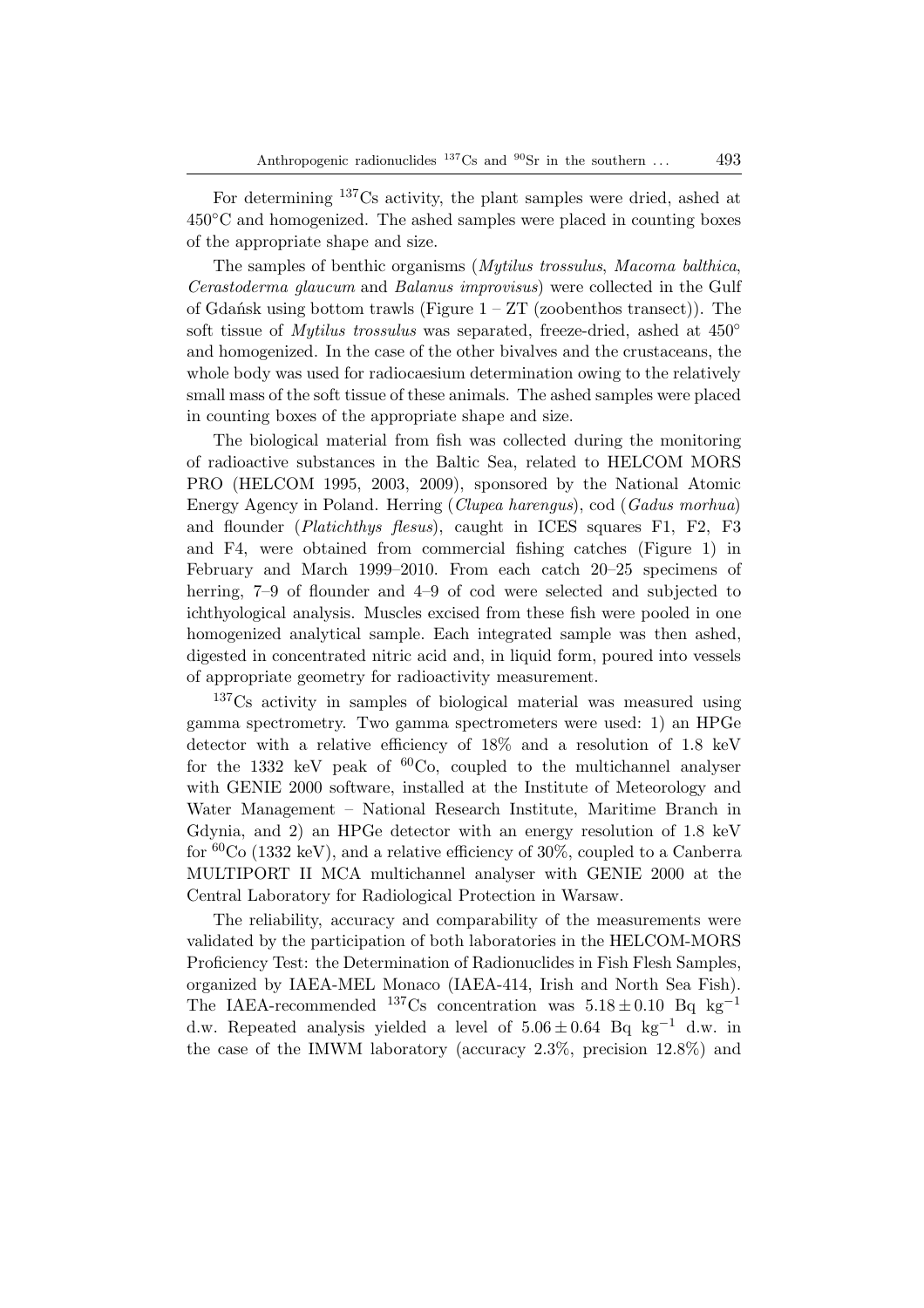$5.15 \pm 0.20$  Bq kg<sup>-1</sup> d.w. in the case of the CLOR laboratory (accuracy 0.6%, precision 4.3%) (IAEA 2010).

# **4.** <sup>137</sup>**Cs and** <sup>90</sup>**Sr activity concentrations and trends in seawater**

Radionuclide distribution in seawater is of great importance because water plays an intermediate role in the spreading of contaminants in the marine environment. Seawater acts as a sink for radionuclides discharged from different sources, predominantly from atmospheric fallout and water runoff. In the water column, radionuclide distribution is controlled by marine dynamic processes, such as horizontal advection and vertical mixing. Ultimately, the water is a source of radionuclides to biota and bottom sediments.

In consequence of the Chernobyl accident the Baltic Sea radioactivity levels were governed mainly by the distribution of  $^{137}Cs$ ,  $^{90}Sr$  and  $^{134}Cs$ in seawater (HELCOM 1995, 2003, Atwood 2010). The Chernobyl fallout was scattered very unevenly over the Baltic area. The Bothnian Sea, where according to experts' estimations nearly half of the released amount of <sup>137</sup>Cs was deposited, and the Gulf of Finland, where about  $10\%$  of the total  $137Cs$ entered surface waters (HELCOM 1995), were together regarded as the most contaminated regions of the Baltic. In 1986, the respective average concentrations of <sup>137</sup>Cs in these regions were 480 Bq m<sup>-3</sup> and 500 Bq m<sup>-3</sup>, whereas in the Baltic Proper the average activity concentration of this isotope was only 150 Bq  $m^{-3}$ . Much less contaminated were the Bothnian Bay, the Belt Sea and the southern Baltic Proper where, in 1986, the average concentration was 84 Bq m−<sup>3</sup> . Hence in 1986, the mean concentration of <sup>137</sup>Cs (calculated as the arithmetic mean of all measurements in the year) increased in the Baltic Proper nearly sevenfold in comparison to the preceding year. The mean concentration of  $^{134}Cs$ , which was below the detection limit in 1985, increased after the Chernobyl accident to 41.2 Bq m−<sup>3</sup> (Figure 3). In the following year activity concentrations declined substantially –  $30\%$  in the case of  $137Cs$  and  $50\%$  in the case of  $134Cs$ – as a result of hydrological processes such as wave mixing, circulation and vertical water transport down to a depth below 30–40 m. A considerable amount of the radiocaesium load accumulated in planktonic organisms became buried in marine sediments.

<sup>137</sup>Cs concentrations in seawater increased until 1991, when the average value in the southern Baltic Sea was of the order of 101 Bq m−<sup>3</sup> . This increase was attributed to the transport of more polluted water from the northern Baltic as well as to considerable riverine discharges. Since 1991, <sup>137</sup>Cs activity has been falling continuously. This decrease is of an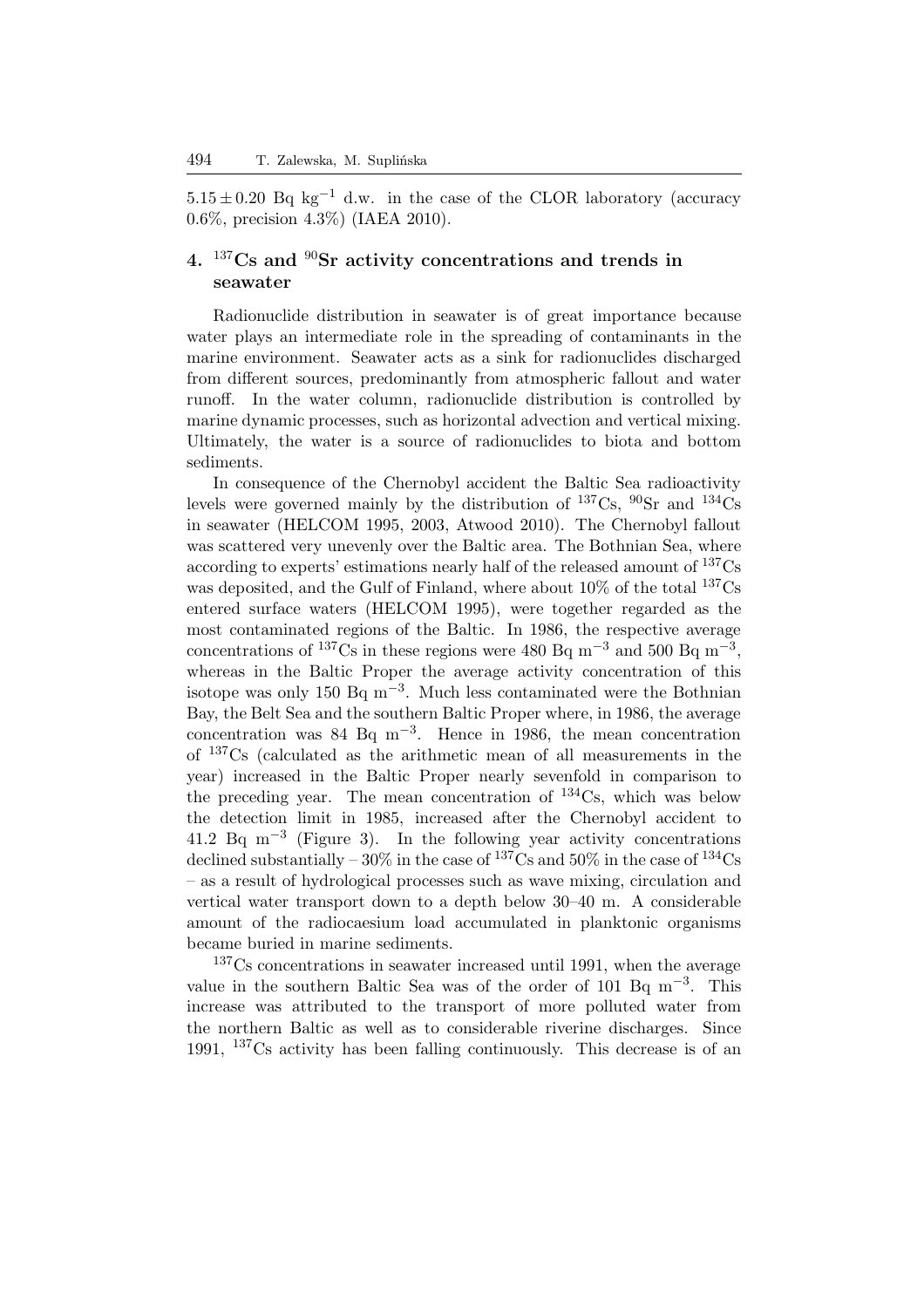



**Figure 3.** Changes in average activity concentrations of  $^{134}$ Cs,  $^{137}$ Cs (a) and  $90\text{Sr}$  (b) in seawater in the period 1985–2010 (data from 1985–1998 after Tomczak (1999), data from 1999–2010 after Zalewska & Saniewski (2012))

exponential character; assuming that the proportion between radiocaesium input and removal remains stable, pre-Chernobyl activity levels could be reached by around 2030.

In 2005 minimum activity concentrations of <sup>137</sup>Cs were measured in the Gulf of Finland, where the average concentration was 20 Bq  $m^{-3}$ , which is half the level in, for example, the southern Baltic Proper. The main driver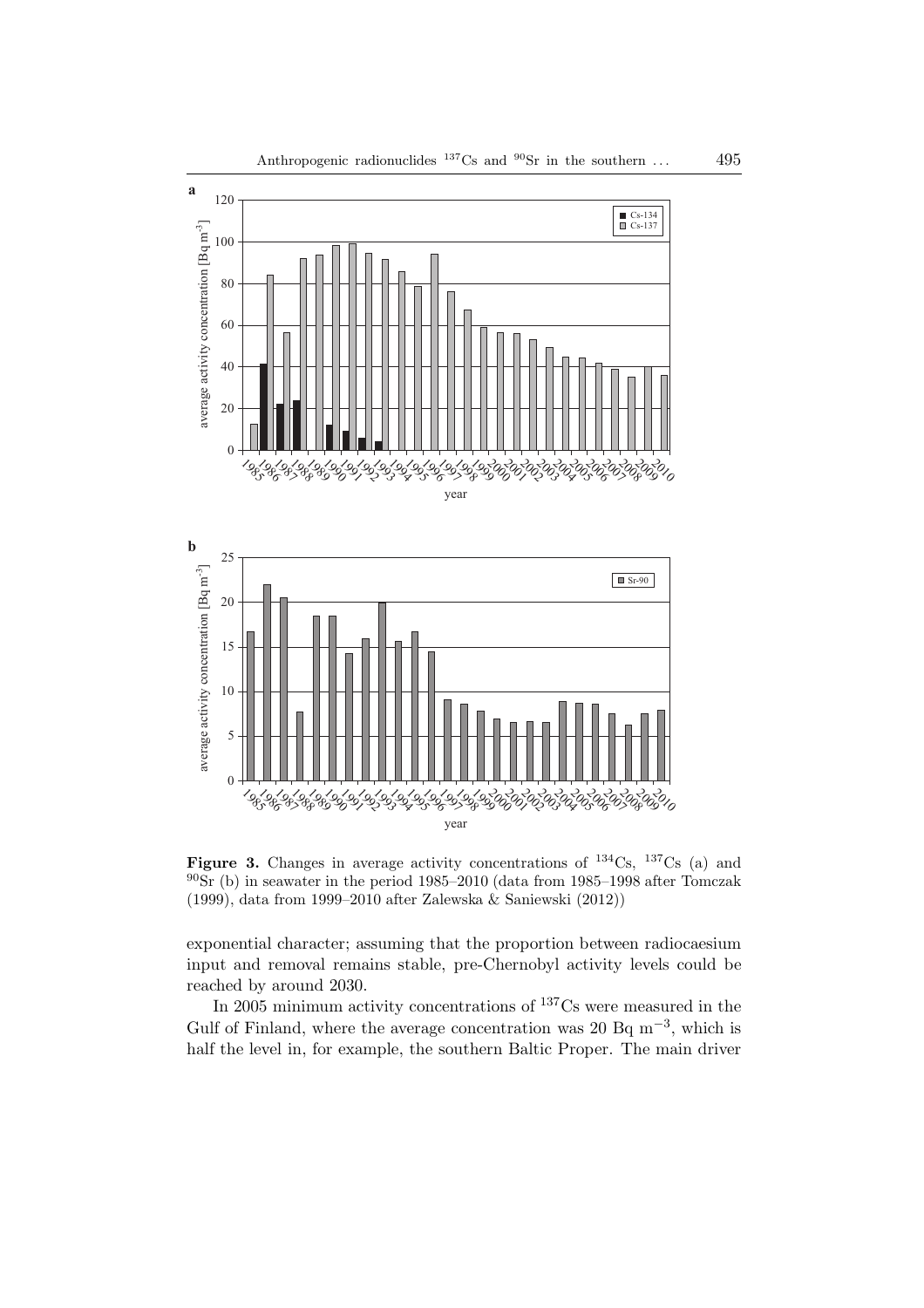of these regional differences is the variable effective half-life observed in different sea regions (HELCOM 2009). The estimated effective half-life of an isotope is the time required for its concentration to be reduced to 50%, and depends on the radioactive decay half-life together with the specific physical, chemical and biological processes influencing the decrease in concentration (Atwood 2010). The effective half-lives of  $^{137}Cs$  and  $^{90}Sr$ , estimated in 2000 as representative of the entire Baltic Sea, were  $14.1 \pm 1.8$  and  $12.0 \pm 1.7$ years respectively (IAEA 2005).

At present, concentrations of <sup>137</sup>Cs are relatively uniform in all regions of the Baltic and remain at approximately similar levels mainly because of the transport and mixing of water masses. Besides these hydrological processes and radioactive decay, the decrease in activity concentrations of radioactive isotopes in seawater is affected by various processes, including sorption on suspended organic matter, bioaccumulation in flora and fauna, and sedimentation. Water exchange between the Baltic Sea and the North Sea via the Danish Straits should also be considered an important factor influencing the level of radioactivity in the Baltic. At the same time, the reason why the radioactivity level due to  $137\text{Cs}$  is still elevated after the Chernobyl accident – in 2010 the mean concentration of  $137\text{Cs}$  was 35.8 Bq m<sup>-3</sup> and was still three times higher than in 1985 – is the fact that the Baltic is a semi-enclosed sea and that renewal of water as a result of exchange with the North Sea plays an important role in radionuclide distribution. Only major inflows, approximately 100 km<sup>3</sup> in volume, reach the Bornholm Basin. To renew the deep or intermediate water layers in the basins further east, i.e. the Gdańsk Basins and the Gotland Basin, even greater volumes of highly saline oceanic water are required (Szefer 2002a).

The increase in <sup>90</sup>Sr concentrations following the breakdown of the Chernobyl nuclear power plant was decidedly smaller. In 1986, the mean concentration of  $\rm{^{90}Sr}$  was 22 Bq m<sup>-3</sup> (Figure 3), a level higher by ca 5 Bq m−<sup>3</sup> than that in 1985. Since then, the mean content of strontium in seawater has varied within a relatively narrow range from 14.3 to 20.5 Bq m<sup>-3</sup>, depending mainly on the equilibrium between the sources of  $90$ Sr, such as delayed transportation in river waters and atmospheric fallout, and its natural decay. It was only in 1997 that a substantial decrease in radioactive strontium concentration was noted, when its mean content fell to 9.1 Bq m<sup>-3</sup>. Between 1998 and 2010, in contrast to <sup>137</sup>Cs, no unequivocal trends were observed in the <sup>90</sup>Sr activity concentration. The difference in the fate of both radionuclides in the aquatic environment is responsible for this variation.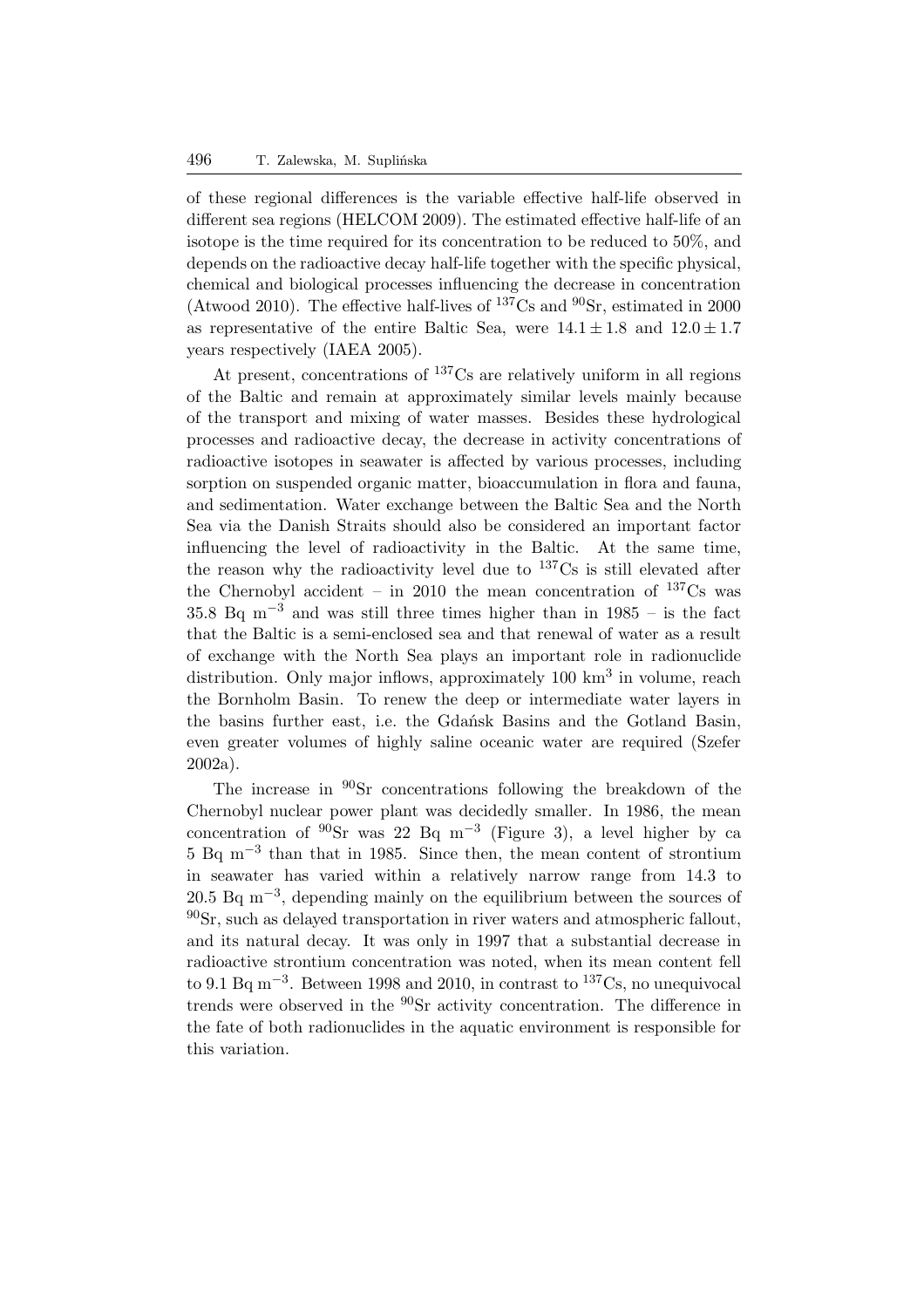Generally, pre-Chernobyl, the <sup>137</sup>Cs concentration increased with depth, reaching higher values in the bottom waters in accordance with the vertical stratification. This characteristic feature was due to the fact that waters flowing in from the North Sea were more contaminated with the caesium radioisotope than Baltic waters. Since the 1970s this has been due mainly to elevated contamination from the Sellafield nuclear reprocessing plant. After the Chernobyl accident, however, this situation reversed, that is, a higher level of  $137Cs$  activity was found in the upper layer of the Baltic Sea: at present, <sup>137</sup>Cs concentrations in the North Sea are lower than in the Baltic. At the same time, oceanic inflows affect mainly the water layers close to the sea floor; hence the lower concentrations of <sup>137</sup>Cs in near-bottom waters, especially in the western part of the southern Baltic (Figure 4). In the Bornholm Deep, radiocaesium concentrations are practically uniform from the surface down to 40 m; below that depth they decrease considerably, which is a common feature of recent years. In the Gdańsk Deep, where the halocline is much weaker, the vertical changes in  $137Cs$  concentration are much less pronounced (Figure 4).

A marked decline in <sup>137</sup>Cs activities along the depth profiles in both locations was observed in 2003 as a direct consequence of the inflow of North Sea water that took place in January 2003 (Feistel 2003, Piechura & Beszczyńska-Möller 2004). About 200  $km^3$  of highly saline and cold waters, enriched with oxygen, entered the Baltic Sea from the Kattegat. The inflow of 2003 caused a decline in <sup>90</sup>Sr concentrations along vertical profiles in both offshore areas (Figure 5). Needless to say, the effects were more pronounced in the Bornholm Deep, especially in the water layers beneath the halocline. The diluting effect of the saline water from the North Sea resulted in a relationship between salinity and  $137Cs$  concentrations (Figure 6). The calculated (based on data from 2010) correlation coefficient was −0.8668 at the confidence level  $p = 0.0000$ .

The diluting effect of water flowing in from the North Sea is well marked in the near-bottom layer of the offshore region of the southern Baltic Sea, where concentrations of  $137\text{Cs}$  are distinctly higher than in the surface water (Figure 7). At the same time,  $137Cs$  increases in the bottom water from west to east, whereas its activity levels in the surface layer remain much the same. The situation in the case of  $90\text{Sr}$  is quite similar: concentrations are higher in the surface water layers than in the near-bottom water, although the differences are much smaller. In coastal areas, activities in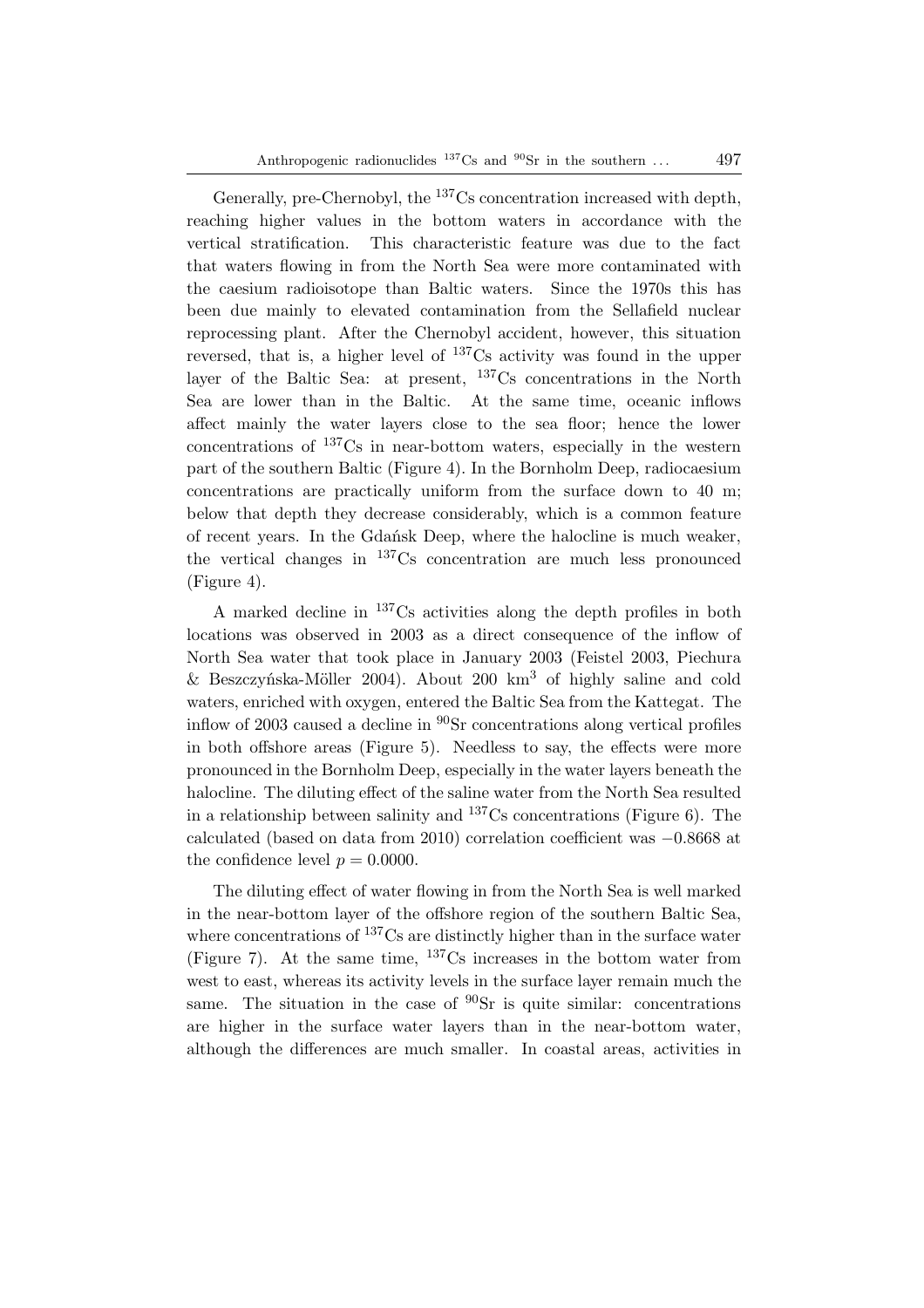

**Figure 4.** Vertical distribution of <sup>137</sup>Cs activity concentrations in the Bornholm and Gdańsk Deeps (measurement uncertainty 1.8–2.5%)

surface water are only slightly higher than those measured near the bottom, most probably as a result of unobstructed mixing between the layers.

In areas influenced by strong riverine discharges, activity concentrations of both radionuclides decline considerably, this being particularly marked in surface concentrations of  $^{137}$ Cs. At present, riverine water contains much lower concentrations of radioisotopes and exerts a diluting effect on seawater, as already mentioned in the section on contemporary sources of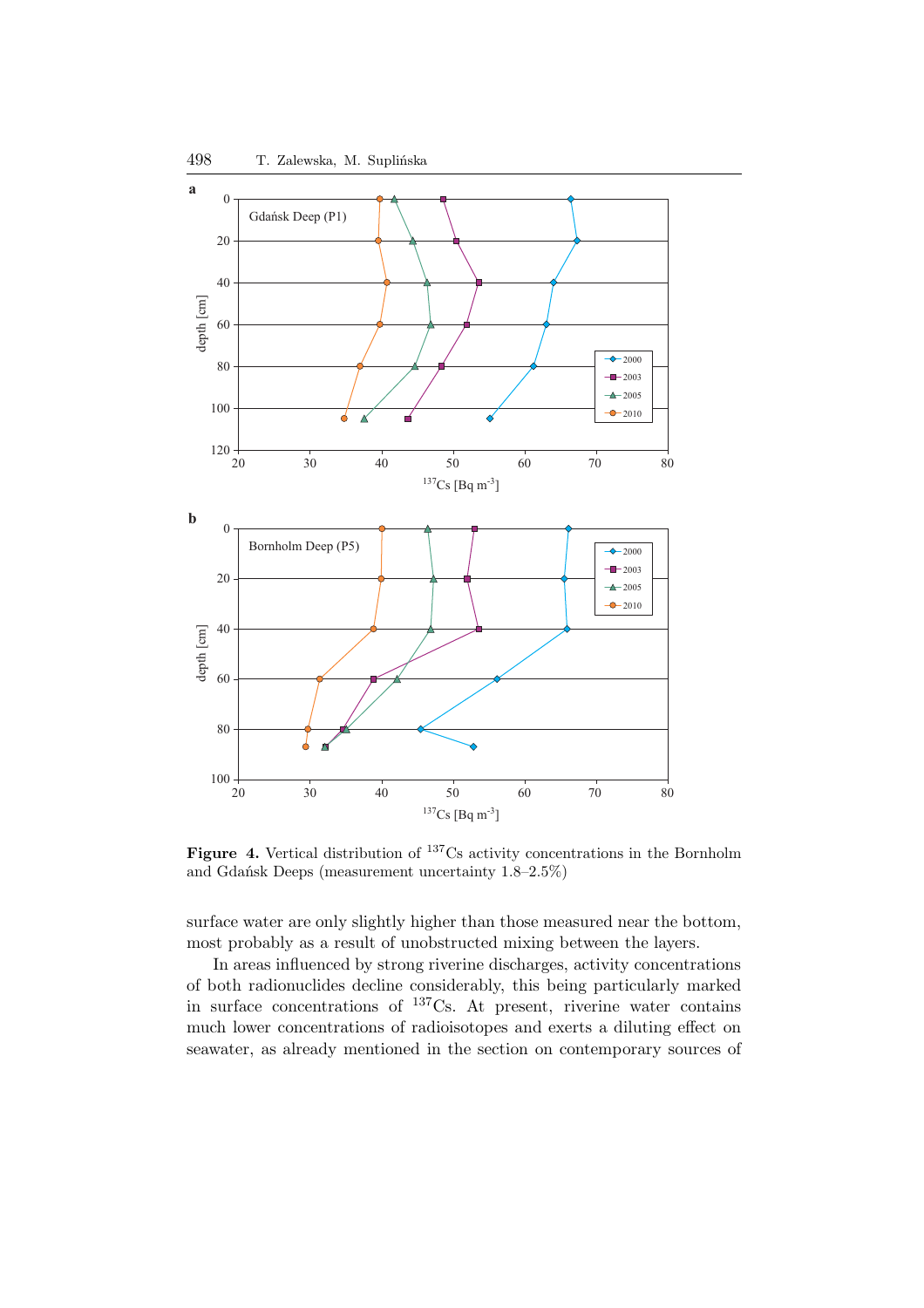

**Figure 5.** Vertical distribution of <sup>90</sup>Sr activity concentrations in the Bornholm and Gdańsk Deeps (measurement uncertainty 4–7%)

radionuclides. This effect was very well documented during the flood that occurred in the Vistula catchment area in May 2010. The huge volume of floodwater caused a substantial decrease in the activity concentration of <sup>137</sup>Cs close to the river mouth in the Gulf of Gdańsk, and the plume of Vistula water was perceptible far into the Gulf. In 2010 diminished concentrations of <sup>137</sup>Cs were also measured in the Pomeranian Bay, close to mouth of the other large Polish river, the Odra.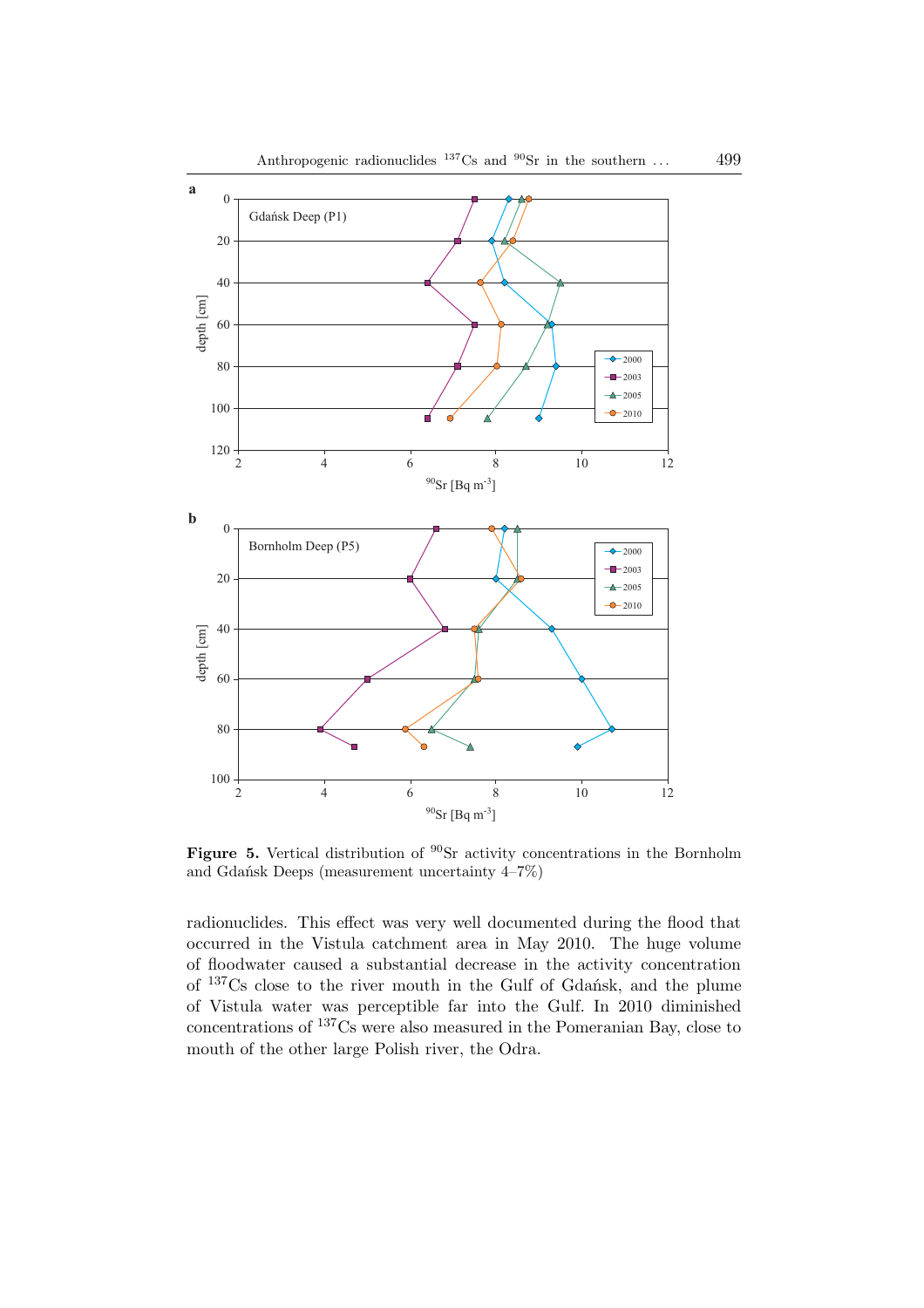

Figure 6. Relationships between activity concentrations of <sup>137</sup>Cs and salinity of Baltic Sea water



Figure 7. Activity concentrations of <sup>137</sup>Cs and <sup>90</sup>Sr in the surface and bottom waters of the southern Baltic Sea in 2010 (Zalewska & Saniewski 2012)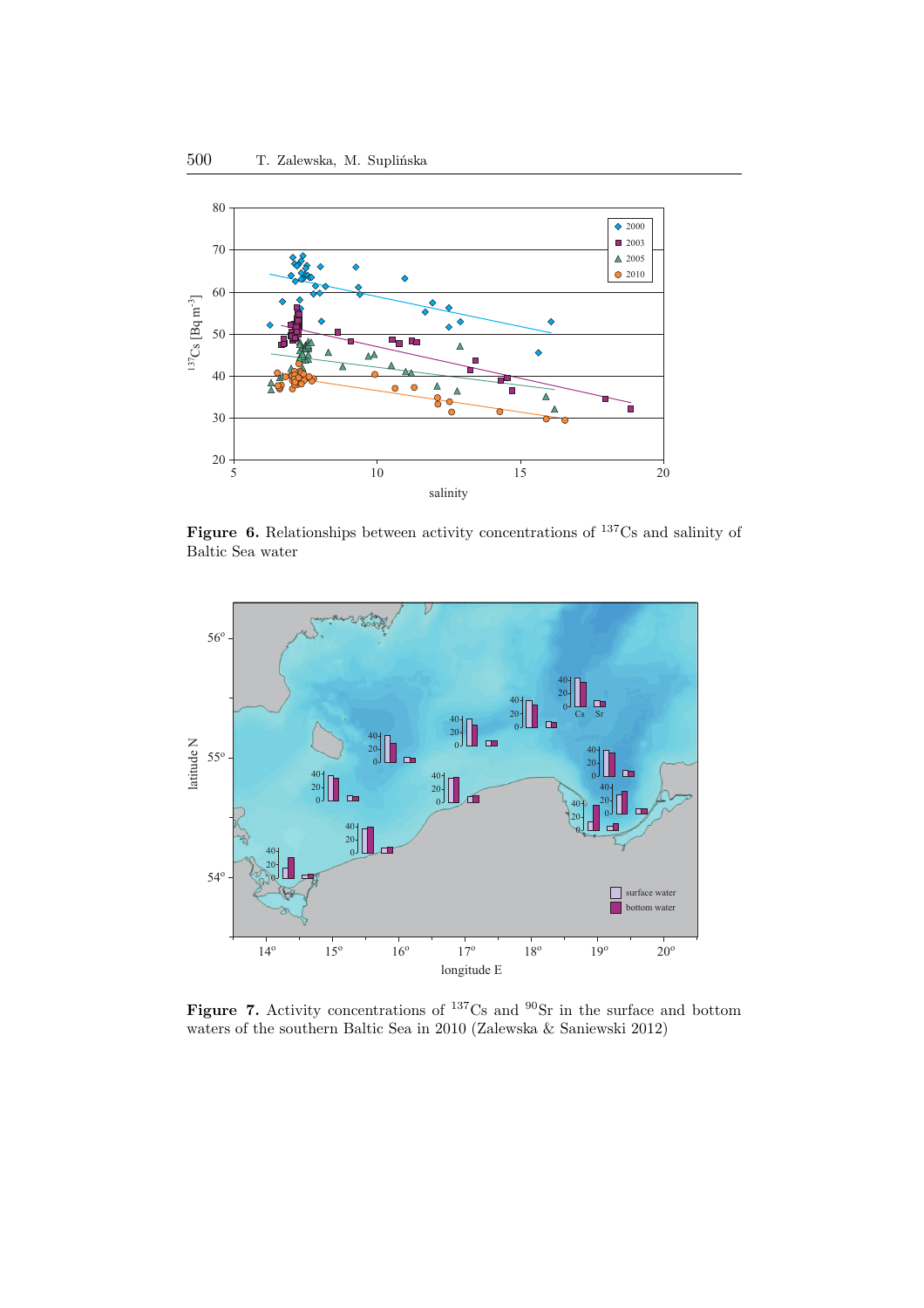## **5.** <sup>137</sup>**Cs and** <sup>90</sup>**Sr levels in sediments**

Pollution of bottom sediments with anthropogenic radioactive isotopes in the southern Baltic Sea is uneven. The variability of isotope distribution with geographical location resulted mainly from the uneven pollution of Baltic seawater directly after the Chernobyl accident, as well as the distribution along vertical profiles in the sediment, where the changes were the consequence of historical events and radioactive decay (Suplińska 2002, Suplińska & Pietrzak-Flis 2008).

Within the southern Baltic Sea, <sup>137</sup>Cs activity concentrations are the highest in sediments from the Gulf of Gdańsk (Figure 8). Values are slightly lower in the offshore regions of the Gdańsk Deep and SE Gotland Basin, while the least polluted sediments are found in the western part of the southern Baltic, i.e. in the Bornholm Basin (Suplińska 2002, Suplińska & Pietrzak-Flis 2008).

In the early 1990s, maximum activities of  $137Cs$  were measured in the eastern part of the southern Baltic Sea in the uppermost 1 cm sediment layer (Figure 8a). The concentration was highest  $(385 Bq^{137}Cs kg^{-1})$  in the Gulf of Gdańsk and only slightly lower (303 Bq kg−<sup>1</sup> ) in the Gdańsk Deep; sediment from the SE Gotland Basin, located further east, was much less contaminated (233 Bq kg<sup>-1</sup>). Activity concentrations of <sup>137</sup>Cs at that time, measured in sediments from western areas of the southern Baltic Sea, were decidedly lower, e.g. 77 Bq kg−<sup>1</sup> in the Bornholm Deep (P5) and 114 Bq kg−<sup>1</sup> in the Bornholm Basin (P39).

Generally, activity concentrations of  $137Cs$  fell quickly along the sediment profiles (Figure 8a), indicating the immediate effect of the Chernobyl accident input, and below 18 cm of depth were beyond the method's limit of detection.

In 2010 the vertical distribution of  $137\text{Cs}$  in marine sediments in western parts of the southern Baltic appeared to be much less random (Figure 8b). The highest concentrations were recorded in surface sediment layers but were only 53 and 79 Bq kg<sup>-1</sup> in the Bornholm Deep and Bornholm Basin respectively. In the Gulf of Gdańsk, the maximum radiocaesium concentration (260 Bq kg<sup>-1</sup>) was found in the sediment layer just 3 cm below the sediment surface (Figure 8b). In 2010 all the sediments exhibited a decrease in radioactivity compared to the early 1990s, this being attributed mainly to radioactive decay.

In the Gulf of Gdańsk, the maximum of the measured activity concentrations of  $137Cs$  shifted from the surface layer in 1991 to a 2–3 cm deep sediment layer in 2005 (Figure 9). In 2010 there was no longer a well-defined peak, and there was a marked decrease in isotope activity concentrations compared to 2005. Below 5 cm sediment depth, activity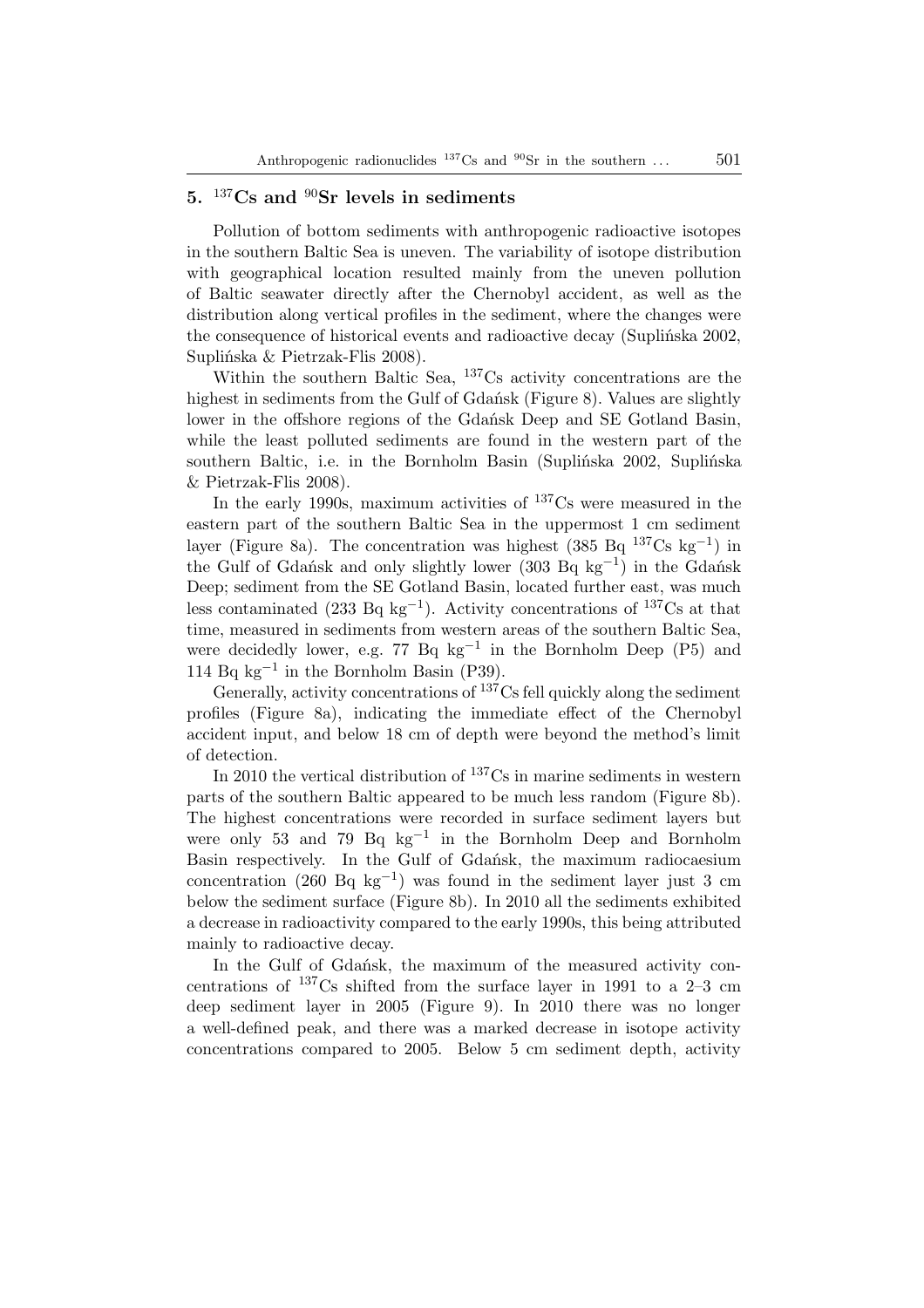

**Figure 8.** Vertical distribution of <sup>137</sup>Cs in marine sediments at six locations in the southern Baltic Sea in the early 1990s (a) and in 2010 (b) (measurement uncertainty 3–7%)

concentrations of <sup>137</sup>Cs were very much alike from year to year. The somewhat higher concentrations recorded in deeper sediment layers may be attributed to <sup>137</sup>Cs transport to these layers resulting from diffusion, bioturbation and sorption of radiocaesium present in interstitial water, the release of gaseous products, as well as the action of bottom currents. The decline in <sup>137</sup>Cs activity concentrations in the surface sediment layer reflects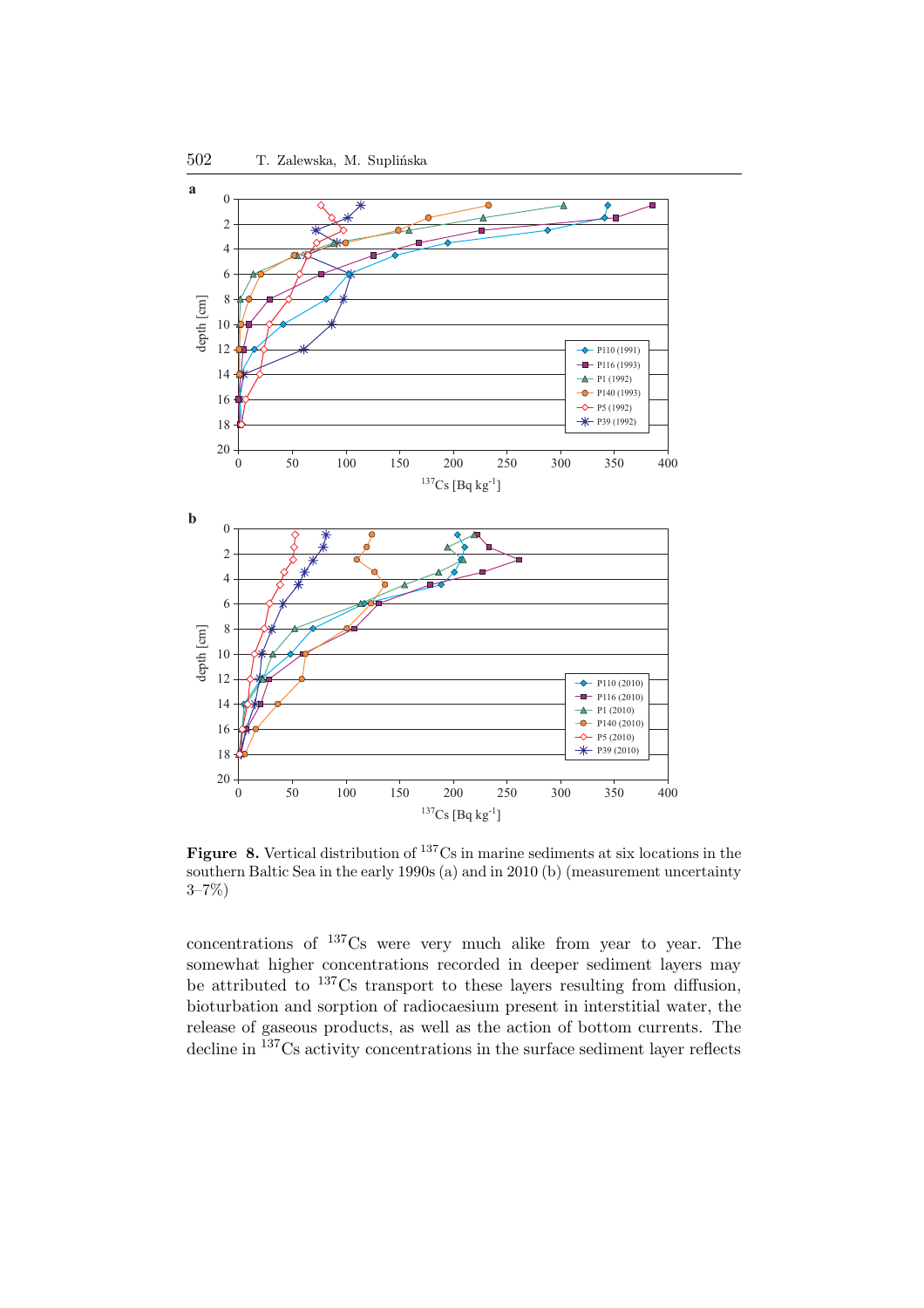

**Figure 9.** Vertical distribution of <sup>137</sup>Cs in sediments from the Gulf of Gdańsk in 1991, 1994, 2005 and 2010 (measurement uncertainty 3–7%)

changes occurring in the near-bottom water from one year to the next and the continuing, gradual decrease in  ${}^{137}Cs$ .

A shift of maximum <sup>137</sup>Cs concentrations, as recorded in 1993, from the surface sediment layer to the layer at 5 cm depth in 2010, was also noted in the SE Gotland Basin. The activity of  $137Cs$  dropped in this region from the initial 233 Bq kg<sup>-1</sup> (1993) to 137 Bq kg<sup>-1</sup> (2010) (Figure 10). Simultaneously, <sup>137</sup>Cs concentrations in the upper sediment layers, down to 7 cm depth, became comparable. The significant difference in comparison to the changes observed in sediment profiles from the Gulf of Gdańsk is the fact that the decline in activity concentrations of <sup>137</sup>Cs in the deeper sediment layers of the SE Gotland Basin was less dynamic in 2007 and 2010 than in 1993.

In 2005 and 2008, sediments from the Bornholm Basin showed rather even activity concentrations of  $^{137}Cs$  along the entire profile (Figure 11). Down to 7 cm depth, values in the upper sediment layer were nearly uniform. varying from 64 to 92 Bq kg<sup>-1</sup> in 2005 and from 67 to 83 Bq kg<sup>-1</sup> in 2008.

In the Bornholm Basin area in 1997, the maximum  $^{137}$ C concentrations, approximately 123 Bq  $kg^{-1}$ , were recorded in the upper 2 cm of the sediment; below that level the activity was less. The lack of clearly marked concentration peaks along the sediment profiles in this Basin results mainly from the mixing of the surface sediments as a result of strong currents and bioturbation.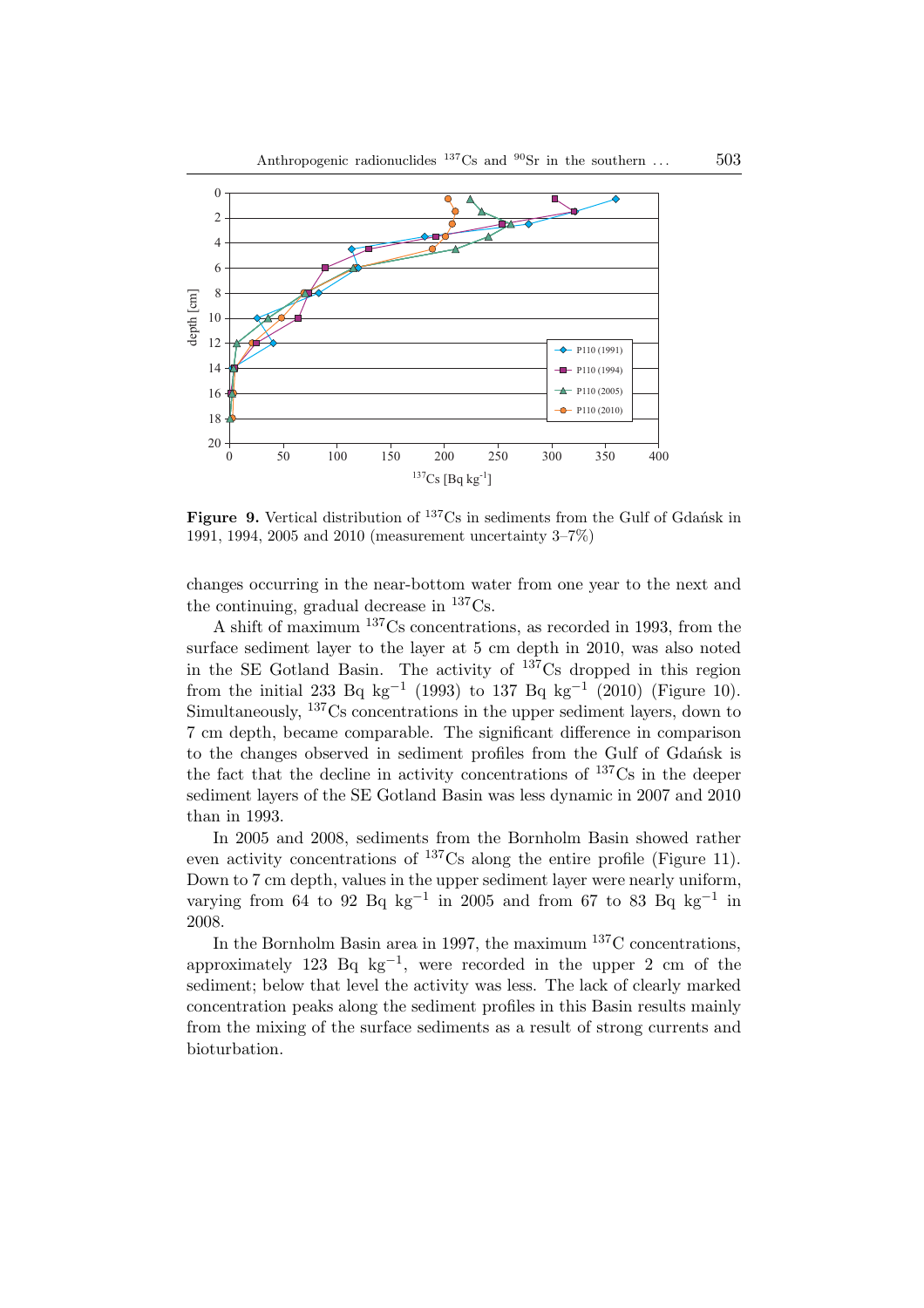

**Figure 10.** Vertical distribution of <sup>137</sup>Cs in sediments from the SE Gotland Basin in 1993, 2007 and 2010 (measurement uncertainty 3–7%)



Figure 11. Vertical distribution of <sup>137</sup>Cs in sediments from the Bornholm Basin in 1997, 2005 and 2008 (measurement uncertainty 3–7%)

The magnitude of radionuclide deposition was calculated on the basis of <sup>137</sup>Cs activities in sediment cores (Table 1). The calculated depositions provide evidence for the highly differentiated pollution of sediments with anthropogenic <sup>137</sup>Cs in the southern Baltic Sea, indicating the Gulf of Gdańsk as the most polluted region. As anticipated, the Bornholm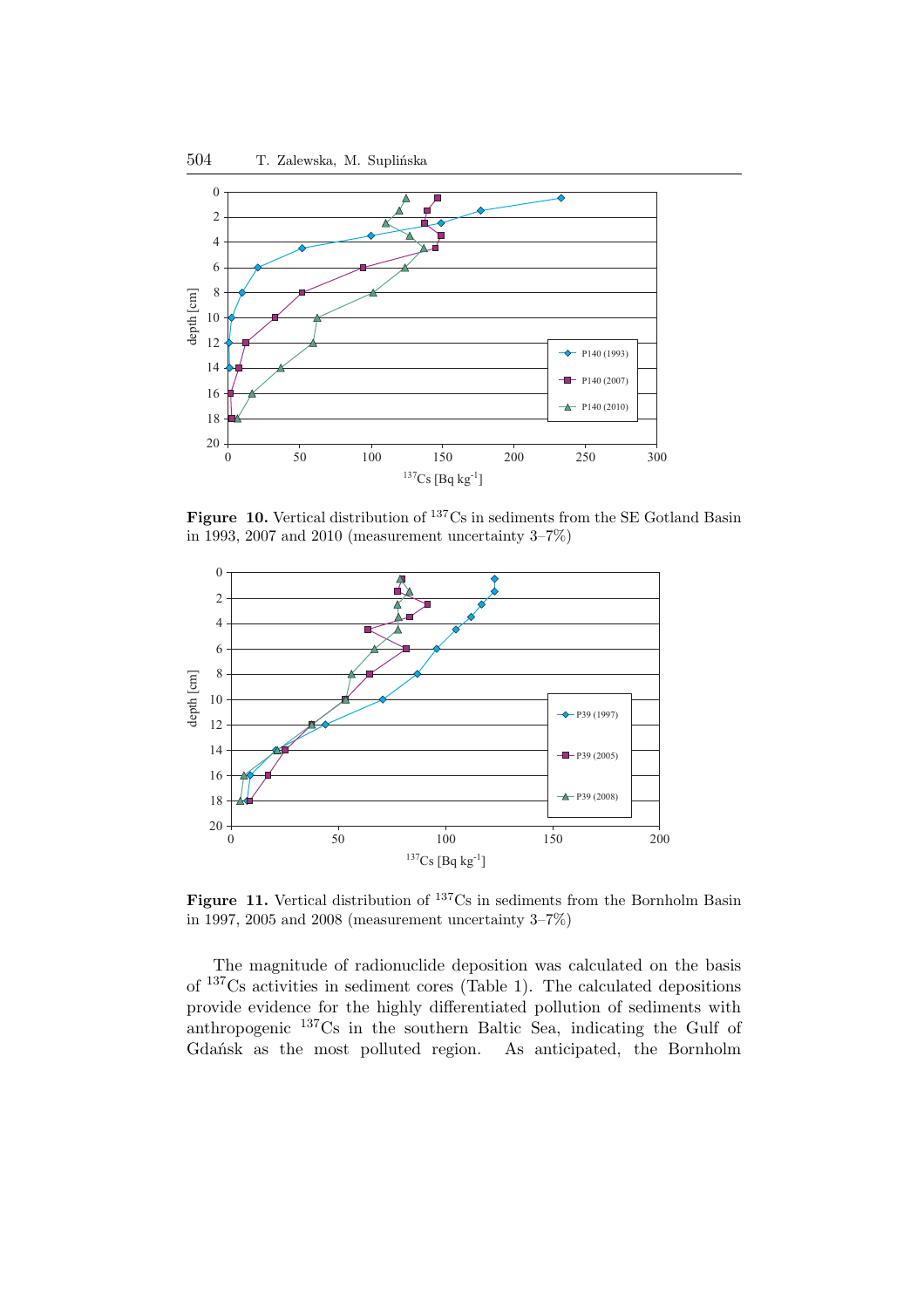| Area                    | Deposition<br>[Bq m <sup>-2</sup> ] | Range<br>$\lbrack \text{Bq m}^{-2} \rbrack$ |
|-------------------------|-------------------------------------|---------------------------------------------|
| Gulf of Gdańsk (P110)   | $5451 \pm 265^{b}$<br>$(15)^{a}$    | 4204-7597                                   |
| Gulf of Gdańsk (P116)   | $2763 \pm 253$<br>(14)              | 1819–5288                                   |
| Gdańsk Deep (P1)        | $2608 \pm 386$<br>(14)              | 1214-5020                                   |
| SE Gotland Basin (P140) | $3318 + 160$<br>(14)                | 2558-4404                                   |
| Bornholm Deep (P5)      | $1897 + 144$<br>(14)                | 1273–3022                                   |
| Bornholm Basin (P39)    | $2465 \pm 213$<br>(14)              | 1093-3441                                   |

Table 1. Mean deposition of <sup>137</sup>Cs in selected locations of the southern Baltic Sea

<sup>a)</sup>number of years; <sup>b)</sup>mean  $\pm$  SD

Basin turned out to be the least polluted area, with deposition in the Bornholm Deep (station P5) lower by 30% than that at station P39.

It has to be emphasized that the initial atmospheric deposition was much lower in the southern Baltic Sea than in northern areas, owing to the rather uneven transport of the isotope load following the Chernobyl accident. In 1992, atmospheric deposition of <sup>137</sup>Cs in the Gulf of Gdańsk was five to ten times less than in the Gulf of Finland (28.25 kBq m<sup>-2</sup>) or in the Bothnian Bay (27.57 kBq m−<sup>2</sup> ) (Suplińska & Grzybowska 2000).

The spatial distribution of <sup>90</sup>Sr in sediments was definitely more uniform than in the case of  $137Cs$ , as illustrated by the mean activity of  $90Sr$  in the sediment profiles at six locations in the southern Baltic (Figure 12).  $^{90}Sr$ depositions confirmed the evenness of the spatial distribution of this isotope (Table 2). Between 2005 and 2008, mean  $90Sr$  concentrations lay within the 2–4 Bq kg−<sup>1</sup> range; maximum concentrations (4.7 Bq kg−<sup>1</sup> ) were measured in the SE Gotland Basin in 2006 and in the Bornholm Basin  $(4.6 \text{ Bq kg}^{-1})$ in 2008. The minimum concentration (2.1 Bq kg−<sup>1</sup> ) was recorded in the Gulf of Gdańsk in 2008. The vertical distribution of  $90\text{Sr}$  activity in 5 cm sediment layers was also relatively uniform, as evidenced by the small standard deviations (Figure 12). The results did not indicate any significant temporal changes in activity concentrations of <sup>90</sup>Sr between 2005 and 2008.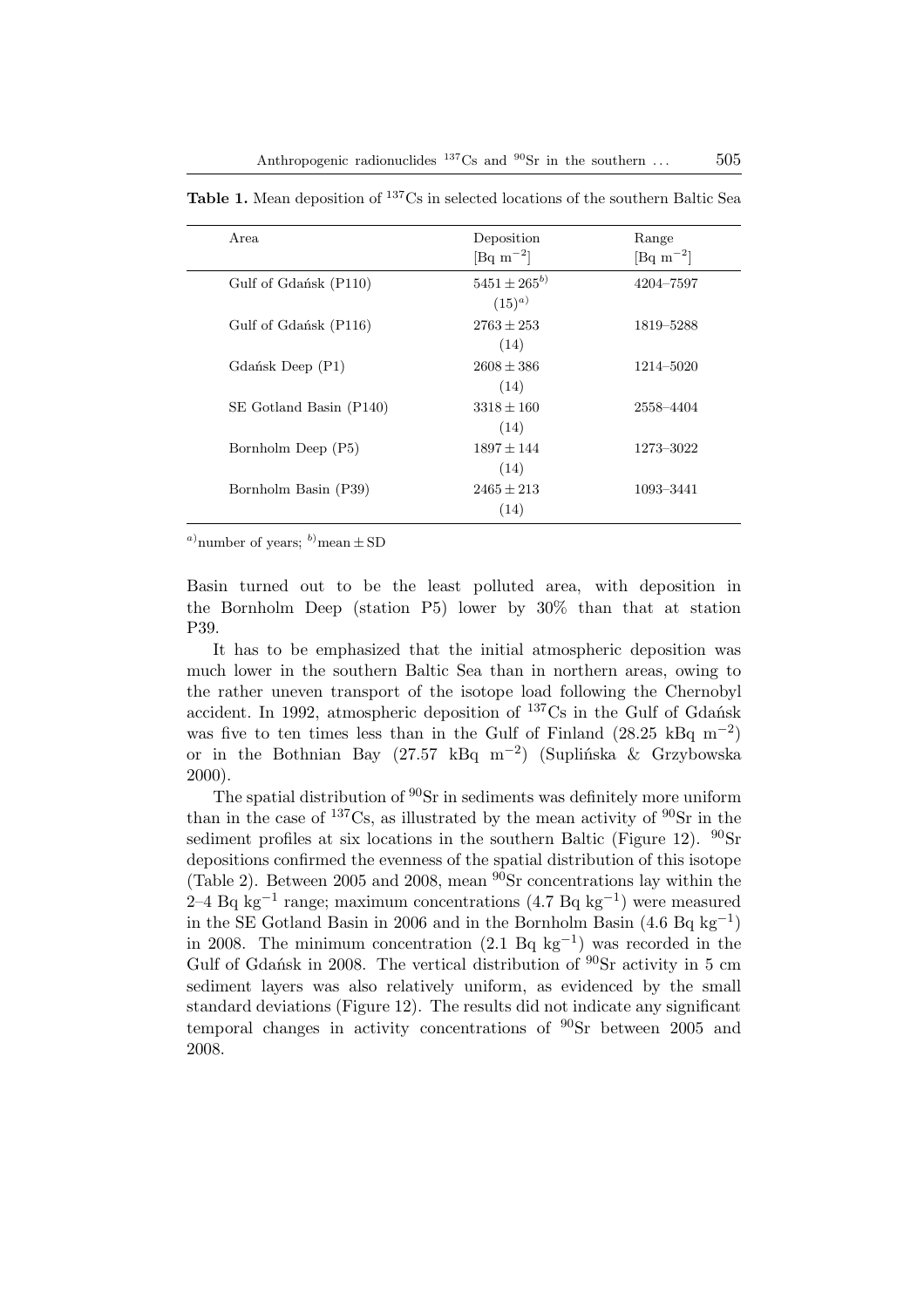

Figure 12. Average activity concentrations of <sup>90</sup>Sr in marine sediments at six locations in the southern Baltic Sea in 2005–2008 (the bars are related to the standard deviation of the mean)

| Area                    | Deposition<br>[Bq m <sup><math>-2</math>]</sup> ] | Range<br>$[\text{Bq m}^{-2}]$ |
|-------------------------|---------------------------------------------------|-------------------------------|
| Gulf of Gdańsk (P110)   | $204 \pm 73^{b}$<br>$(4)^{a}$                     | $140 - 310$                   |
| Gulf of Gdańsk (P116)   | $163 \pm 50$<br>(4)                               | $109 - 230$                   |
| Gdańsk Deep (P1)        | $153 \pm 30$<br>(4)                               | $115 - 180$                   |
| SE Gotland Basin (P140) | $213 \pm 64$<br>(4)                               | $151 - 291$                   |
| Bornholm Deep (P5)      | $150 \pm 9$<br>(4)                                | $138 - 161$                   |
| Bornholm Basin (P39)    | $169 \pm 51$<br>(4)                               | $119 - 230$                   |

<sup>a)</sup>number of years; <sup>b)</sup>mean  $\pm$  SD

# **6.** <sup>137</sup>**Cs and** <sup>90</sup>**Sr levels in marine biota: benthic plants, macroinvertebrates and fish**

Man-made radioisotopes, as well as other chemical elements discharged into seawater from different sources, become distributed within other com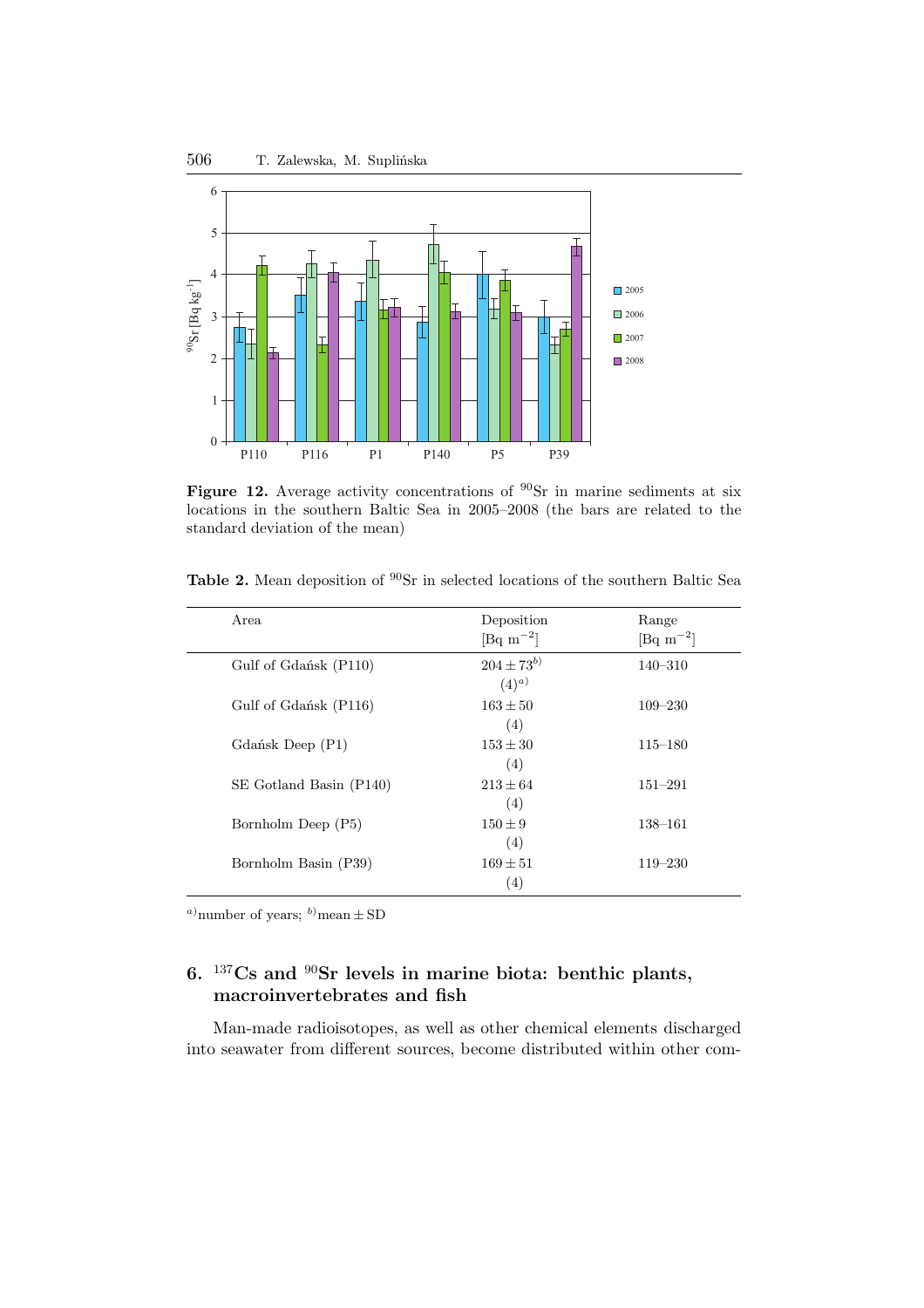partments of the marine environment. Marine floral and faunal organisms are among the most important components of the ecosystem because of their functions and environmental status, and also because of their potential importance for humans. Caesium ions can be bioaccumulated by higher flora (Boisson et al. 1997, Sawidis et al. 2003, Burger et al. 2006, Pinder et al. 2006, Zalewska & Saniewski 2011a,b, Zalewska 2012a,b) and fauna (Kryshev & Ryabov 2000, Smith et al. 2002, Malek et al. 2004, Zalewska & Suplińska 2012, 2013). Bioaccumulation and absorption participate in diminishing <sup>137</sup>Cs levels in the marine environment. However, the importance of biota in <sup>137</sup>Cs removal from seawater in the Baltic is rather low in comparison to other processes such as radioactive decay, sedimentation and water exchange (Ikaheimonen et al. 2009).

The data presented here give an account of <sup>137</sup>Cs activity concentrations in marine biota: certain benthic plants, representing green, red and brown algae as well as vascular plants, and macroinvertebrates, such as bivalves, crustaceans and fish.

#### **6.1. Benthic plants**

All the species of benthic plants are specific to the southern Baltic Sea (Figure 13). The highest  $137Cs$  activity concentration was measured



Figure 13. <sup>137</sup>Cs activity concentrations in benthic plants from the southern Baltic Sea in June and September 2009 and 2010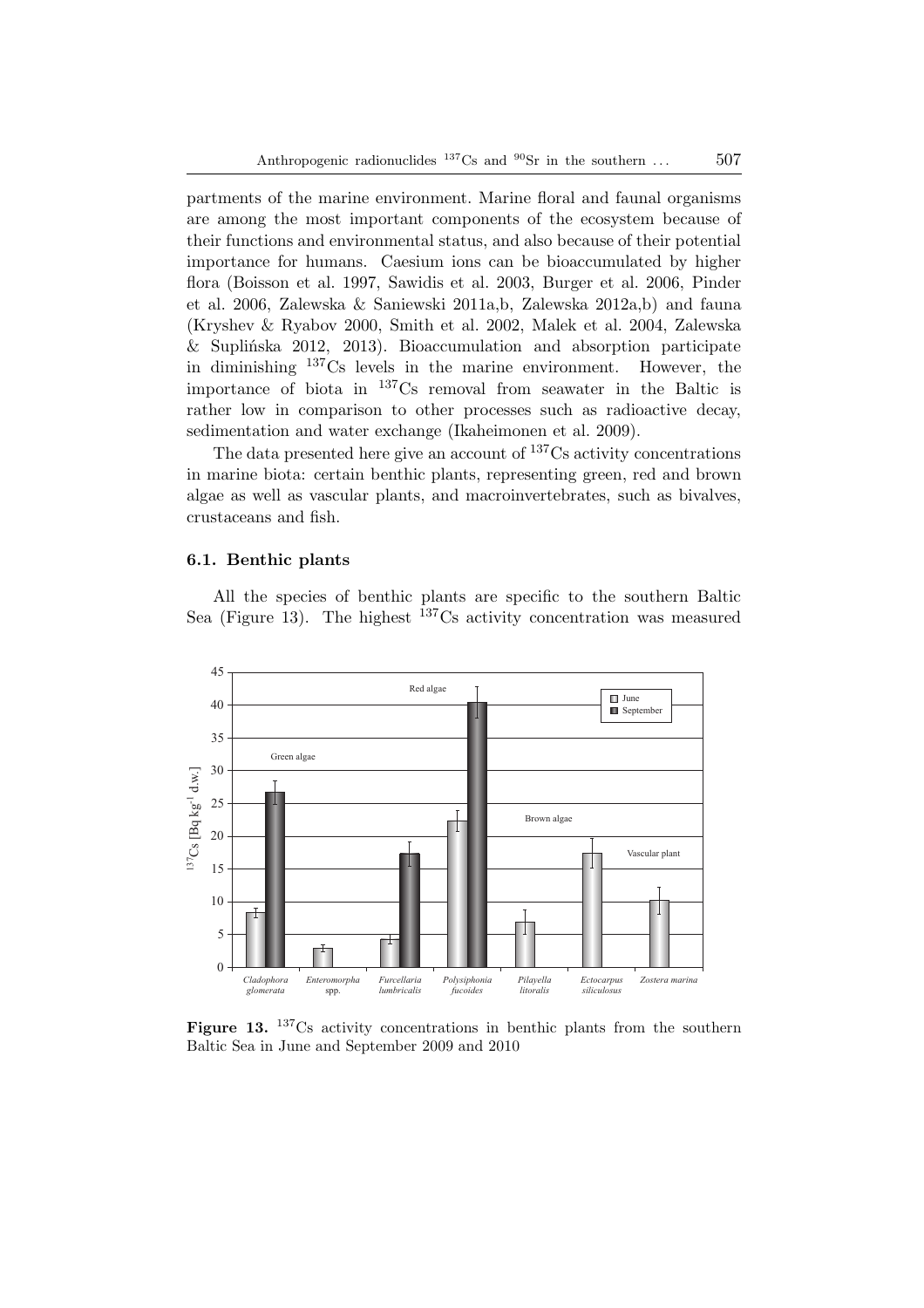#### 508 T. Zalewska, M. Suplińska

in *Polysiphonia fucoides*, a red alga, in both summer and autumn: in June it was  $22.3 \pm 1.6$  Bq kg<sup>-1</sup> d.w., whereas it was nearly twice that amount  $(40.4 \pm 2.4$  Bq kg<sup>-1</sup> d.w.) in September. An increase in <sup>137</sup>Cs content in plants was also observed in other species.  $137Cs$  activity in *Cladophora glomerata* increased more than threefold from  $8.3 \pm 0.8$  Bq kg<sup>-1</sup> d.w. in June, to  $26.6 \pm 1.8$  Bq kg<sup>-1</sup> d.w. in September. In the case of *Furcellaria lumbricalis* the increment was more than fourfold, from  $4.3 \pm 0.8$ to  $17.3 \pm 1.9$  Bq kg<sup>-1</sup> d.w. These observations indicate a close relationship between external environmental factors, such as temperature and light conditions, and the life cycles of these plants (Zalewska 2012a,b). This, however, is detrimental to radiocaesium bioaccumulation. In summer, under optimal growth conditions, intensive plant growth and fruiting result in great increases in biomass. These growth processes are directly related to photosynthesis and respiration. Simultaneously, as the intensification of these metabolic processes results in enhanced metal uptake, the augmentation of biomass causes a diluting effect. Therefore, final  $137Cs$  concentrations in plants in summer should be regarded as the result of these two processes. In autumn, as in summer, there are two opposite tendencies that affect the radiocaesium content in plant tissues. Metabolic processes are still quite intensive and enhance bioaccumulation, but the decline in thermal and insulating conditions retards their activity. This slowing down reduces the rate of bioaccumulation and is also reflected in a biomass decline, although the latter effect can be considered a concentrating process (as opposed to the diluting process associated with biomass increase). The ultimate effect of these opposing activities is the continued increase of <sup>137</sup>Cs concentration in plant tissue in autumn. The results of the studies clearly indicate that radiocaesium concentrations in particular plant species are mostly dependent on the plant biomass (Zalewska 2012a,b).

Comparison of <sup>137</sup>Cs activities in particular plant species shows without any doubt that *P. fucoides* has the best bioaccumulative properties for  $Cs<sup>+</sup>$ ions. *Ectocarpus siliculosus*, a brown alga, and *C. glomerata*, representing the green algae, follows close behind. The main feature linking these three benthic plants is the large external surface exchange area of their thalli, which is the one of the most crucial morphological parameters affecting the bioaccumulative process. This is especially important in the light of the fact that foliar uptake is the main means by which elements in algae are exchanged with the environment. Vascular plants exchange elements with their environment mainly through root systems embedded in sand, which is a limited source of  $^{137}Cs$ ; this is reflected in the lower concentration  $(10.2 \pm 2.0 \text{ Bq kg}^{-1} \text{d.w.})$  found in *Zostera marina*, representing this group.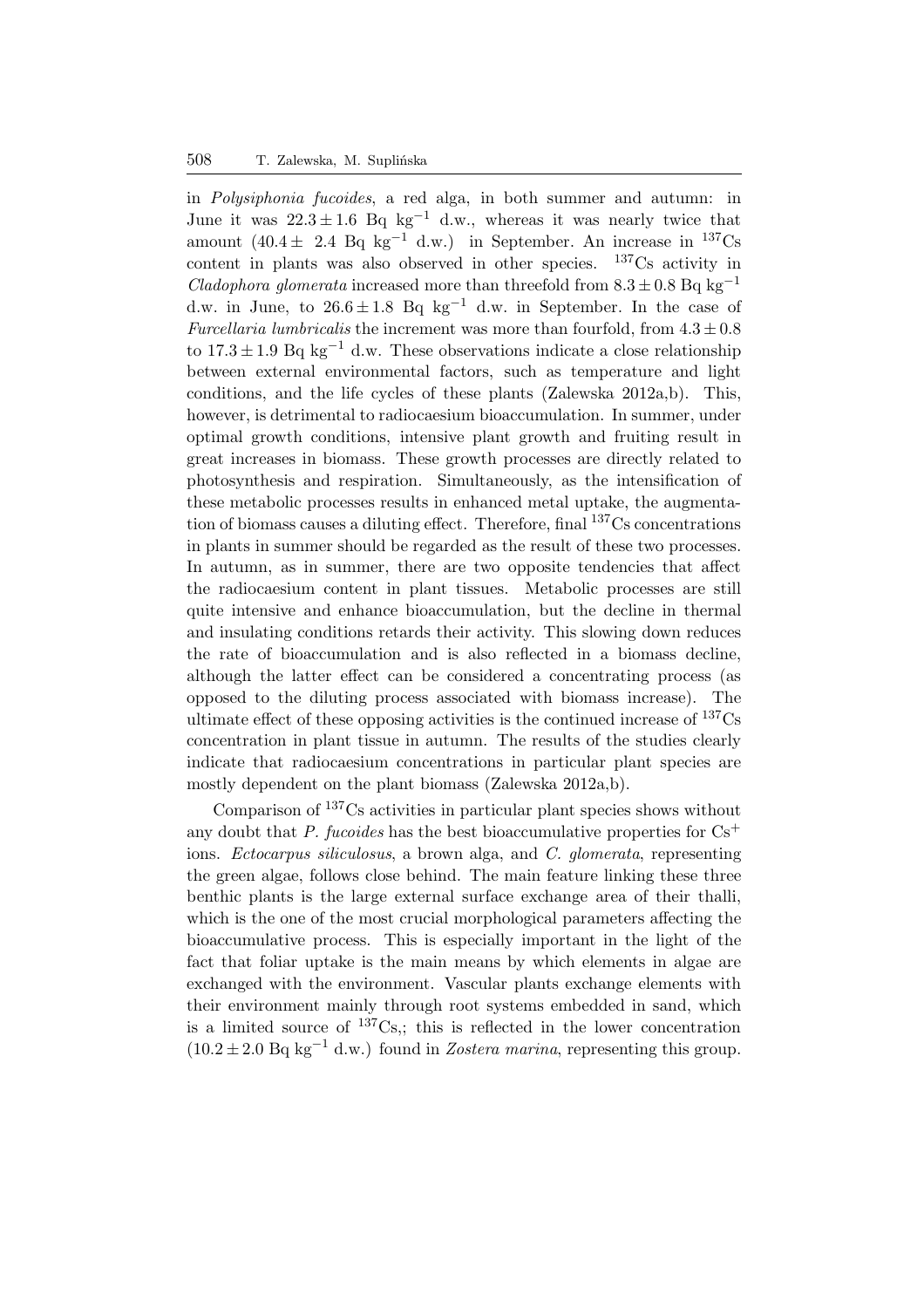Additionally, *P. fucoides*, *E. siliculosus* and *C. glomerata* possess very large surface exchange areas, as these algae are filamentous, one of the groups within the functional-form model proposed by Littler (Littler & Littler 1980, Lobban & Harrison 1997).

## **6.2. Benthic macroinvertebrates**

The blue mussel – *Mytilus trossulus* – is commonly regarded as a model bioindicator of marine environmental pollution. This is because of its efficient bioaccumulation of pollutants through the filtration of large volumes of seawater, its feeding mechanism, and its widespread occurrence. The changes in mean concentrations of <sup>137</sup>Cs, monitored since 1989, provide evidence of the applicability of *M. trossulus* as an indicator of radioactive pollution as well (Figure 14).



**Figure 14.** Changes in <sup>137</sup>Cs activity concentrations in *Mytilus trossulus* in the southern Baltic Sea in 1989–2010

In 1989, the mean activity concentration of  $^{137}Cs$  was 17.3 Bq kg<sup>-1</sup> d.w., while in 1993 it reached a maximum of 22.2 Bq kg<sup>-1</sup> d.w., which is a delay of two years after the maximum activity concentrations in southern Baltic seawater occurred. In subsequent years, activity concentrations of  $^{137}Cs$ in the soft tissue of the blue mussel closely followed the trend observed in seawater concentrations. The minimum  $(4 \text{ Bq kg}^{-1} \text{ d.w.})$  occurred in 2005, followed by a slight increase to 7 Bq kg<sup>-1</sup> d.w. in 2006; thereafter the level remained relatively uniform. In 2010 the mean activity concentration of  $137C$ s in blue mussel was 7.3 Bq kg<sup>-1</sup> d.w.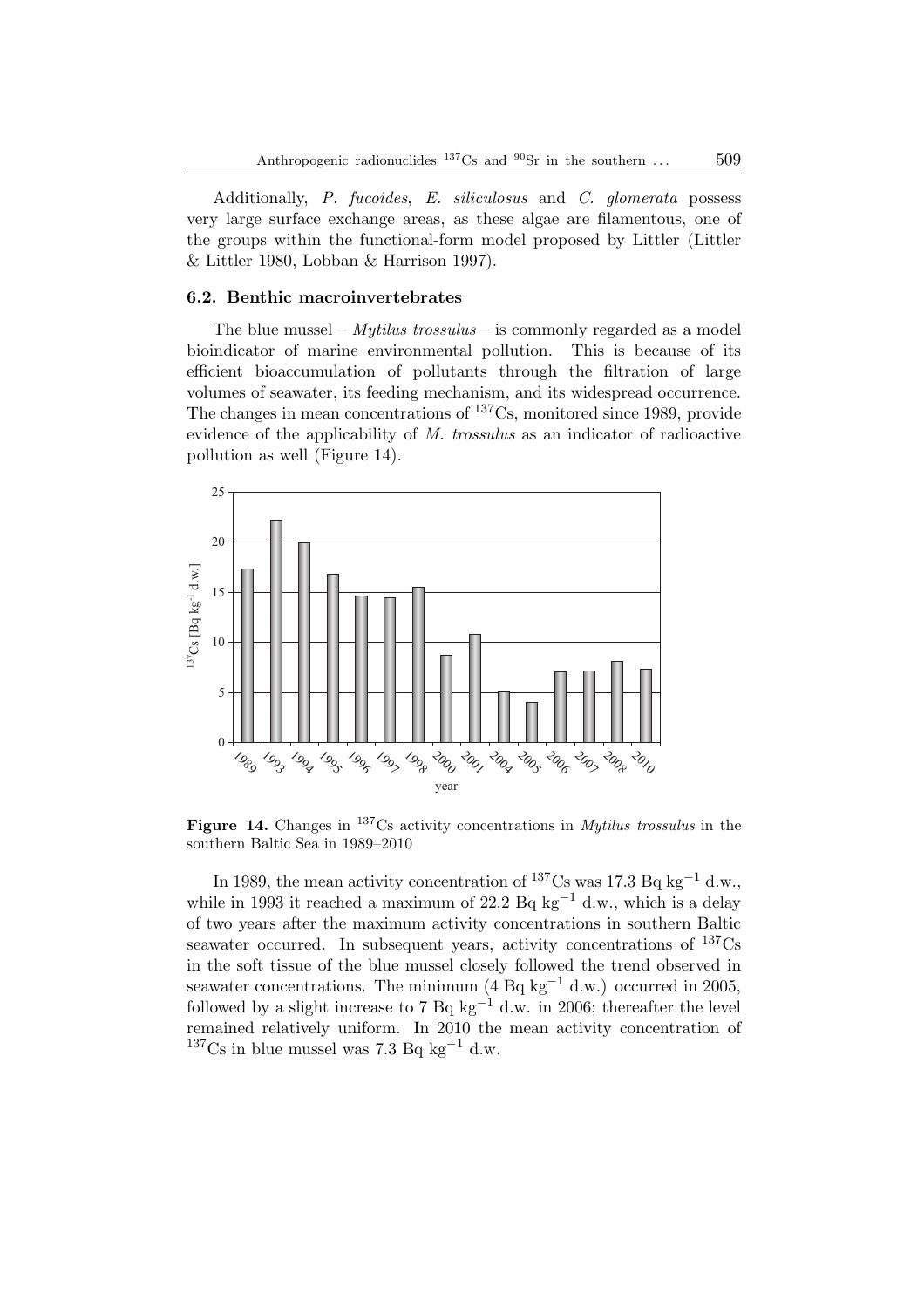The levels of <sup>137</sup>Cs activity found in other bivalves – *Cardium glaucum* and *Macoma balthica* (Table 3) – were lower than those observed in the blue mussels. It has to be emphasized, however, that in contrast to the blue mussel, the analyses were done on whole organisms (soft tissue  $+$ shell). The presence of shells could have affected the final result in that the whole sample mass would have been larger, even though they do not accumulate caesium ions. Bioconcentration factors (BCFs), calculated as the ratio between the <sup>137</sup>Cs concentration in an organism and in seawater, based on data from 2004 (Table 3), reflect the differences in concentrations. BCFs were also calculated for macrophytobenthic organisms (Zalewska & Saniewski 2011a). Using these values, the bioaccumulative abilities of the organisms towards <sup>137</sup>Cs can ordered as follows: BCF<sub>P. fucoides</sub> >  $\text{BCF}_{E. \ siliculosus} > \text{BCF}_{C. \ qlomencla} > \text{BCF}_{F. \ lumbricalis} > \text{BCF}_{Z. \ marina} >$  $\text{BCF}_{P.~littoralis} > \text{BCF}_{M.~crossulus} > \text{BCF}_{Enteromorpha spp.} > \text{BCF}_{M.~balthica}$  $>$  BCF<sub>B</sub>. improvisus  $>$  BCF<sub>C. glaucum</sub>.

Table 3. <sup>137</sup>Cs and <sup>90</sup>Sr activity concentrations and bioconcentration factors in macrozoobenthic organisms in 2004

| Class      | <b>Species</b>                                      | ${}^{137}\mathrm{Cs}^\ast$ | $BCF^*$ | $^{90}Sr$                                                                                                                                                                           | BCF |
|------------|-----------------------------------------------------|----------------------------|---------|-------------------------------------------------------------------------------------------------------------------------------------------------------------------------------------|-----|
|            |                                                     |                            |         | $\left[\text{Bq kg }^{-1} \text{ d.w.}\right] \left[\text{dm}^{-3} \text{ kg}^{-1}\right] \left[\text{Bq kg }^{-1} \text{ d.w.}\right] \left[\text{dm}^{-3} \text{ kg}^{-1}\right]$ |     |
|            | Blue mussel<br>(Mytilus)<br><i>trossulus</i> )      | $4.96 \pm 0.49$            | 110     | $1.19 \pm 0.22$                                                                                                                                                                     | 129 |
| Bivalves   | <b>Baltic cockle</b><br>(Cerastoderma)<br>glaucum)  | $1.05 \pm 0.17$            | 23      | $0.93 \pm 0.14$                                                                                                                                                                     | 101 |
|            | Baltic macoma<br>(Macoma<br>balthica)               | $3.08 \pm 0.24$            | 68      | $0.57 \pm 0.12$                                                                                                                                                                     | 61  |
| Crustacean | <b>Barnacles</b><br>(Balamus<br><i>improvisus</i> ) | $1.53 \pm 0.16$            | 34      |                                                                                                                                                                                     |     |

∗ after Zalewska & Saniewski 2011a

Comparison of the BCFs calculated for macroalgae and zoobenthic organisms leads to the conclusion that phytobenthic plants may be regarded as much better bioindicators when their bioaccumulative abilities are taken into account. This is especially important given that, in the case of macrophytobenthic organisms, uptake processes are practically limited to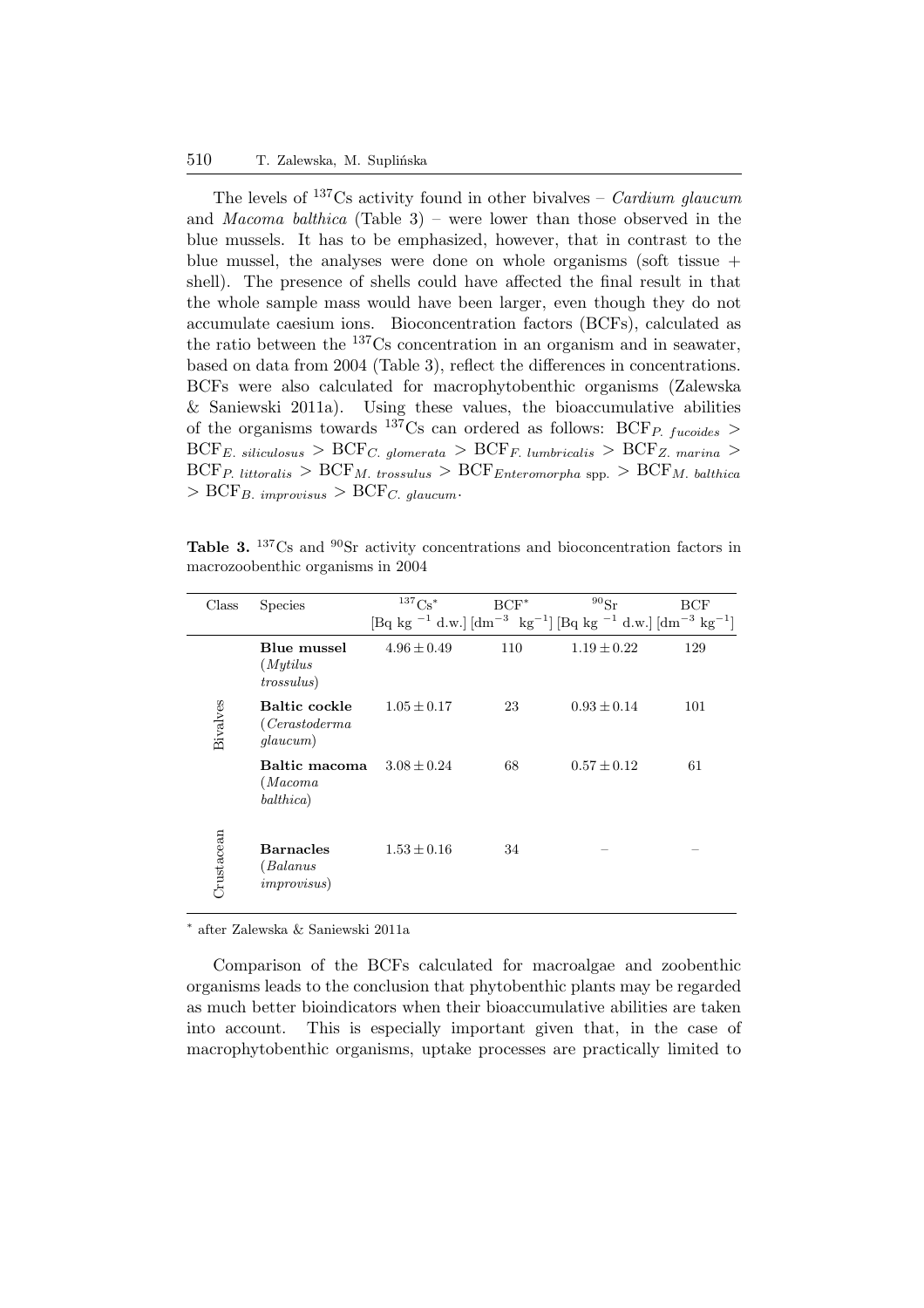one period of the year, when intensive life processes are taking place, whereas mussels accumulate pollutants over a longer time. The relatively rapid response time with regard to pollution is also very important.

The activities of  $90\text{Sr}$  in the bivalves were lower than the  $137\text{Cs}$ activity concentrations (Table 3), although concentration coefficients were comparable between the blue mussel and the Baltic macoma, but much higher in the case of the Baltic cockle.

## **6.3. Fish**

The breakdown of the Chernobyl nuclear power plant in 1986 is the main source of <sup>137</sup>Cs accumulated in the tissues of fish from the southern Baltic Sea. An increase in activity concentrations of this radionuclide was observed in such commercial fish species as herring (*Clupea harengus*), flounder (*Platichthys flesus*) and cod (*Gadus morhua*). In 1989, the mean activity concentrations reached their maxima: 15.0 Bq kg−<sup>1</sup> w.w. in *C. harengus*, denoting a sixfold increment compared to the pre-Chernobyl level (HELCOM 2009), 13.6 Bq kg−<sup>1</sup> w.w. in *P. flesus* and 17.5 Bq kg−<sup>1</sup> w.w. in *G. morhua*. Since 1989 the changes in mean <sup>137</sup>Cs concentrations in specific fish species have shown explicit declining trends (Grzybowska 1989), characterized by high correlation coefficients (Figures 15–17). In 2010 the mean concentration of radioactive caesium in herring muscle  $(4.7 \text{ Bg kg}^{-1})$ w.w.) was < 30% of the level determined in 1989 (Zalewska & Suplińska 2013). In the case of flounder and cod, the respective mean activities of this



**Figure 15.** <sup>137</sup>Cs activity concentrations in *Clupea harengus* from the southern Baltic Sea in 1989–2010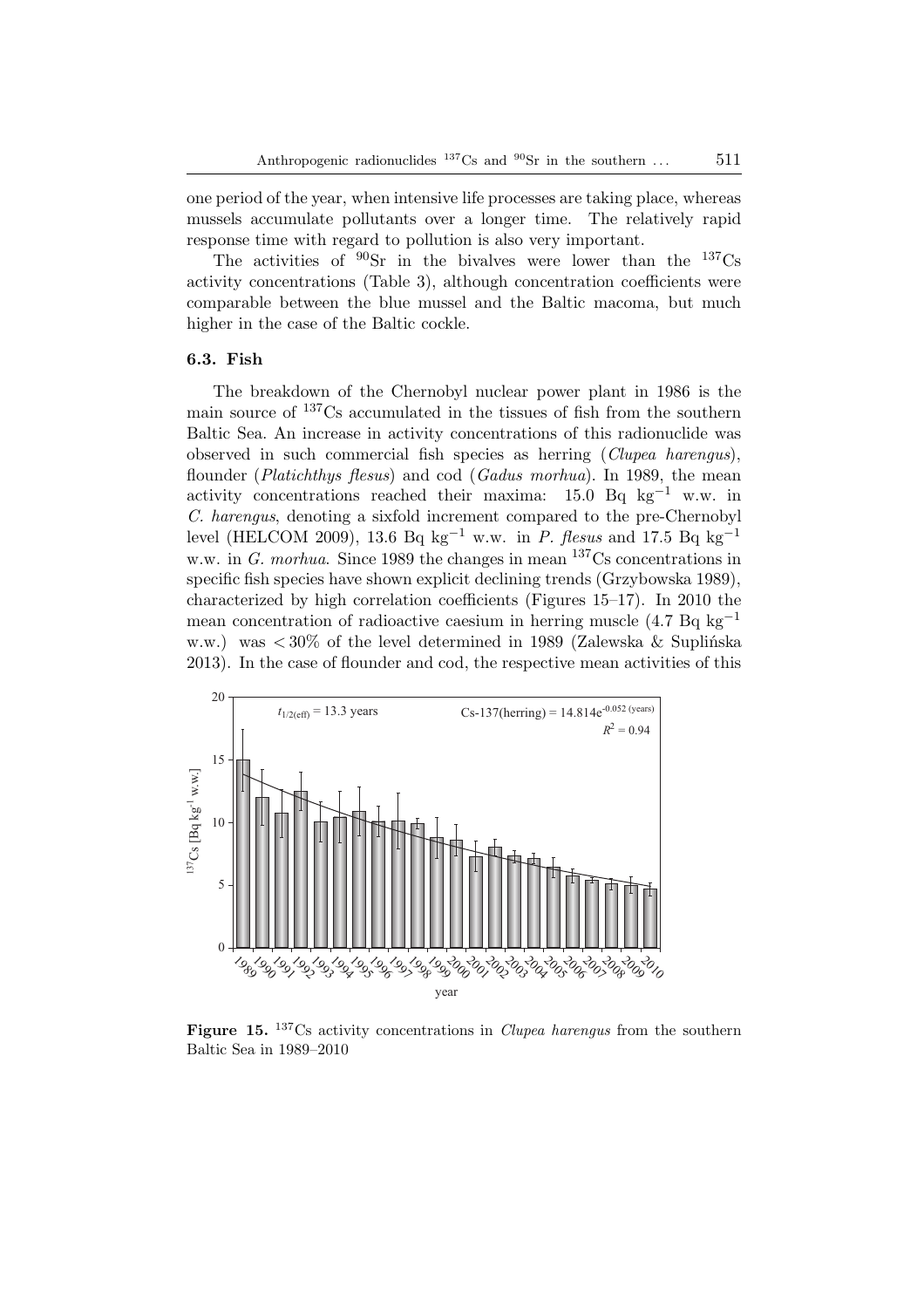

**Figure 16.** <sup>137</sup>Cs activity concentrations in *Platichthys flesus* from the southern Baltic Sea in 1989–2010



**Figure 17.** <sup>137</sup>Cs activity concentrations in *Gadus morhua* from the southern Baltic Sea in 1989–2010

radionuclide were 4.9 and 6.6 Bq kg<sup>-1</sup> w.w. and had declined by ca 60% compared to the 1989 levels. Generally, <sup>137</sup>Cs concentrations in *G. morhua*, a top predator, were higher than in *P. flesus* and *C. harengus* during the entire study period. The effective half-lives of <sup>137</sup>Cs in these fish species were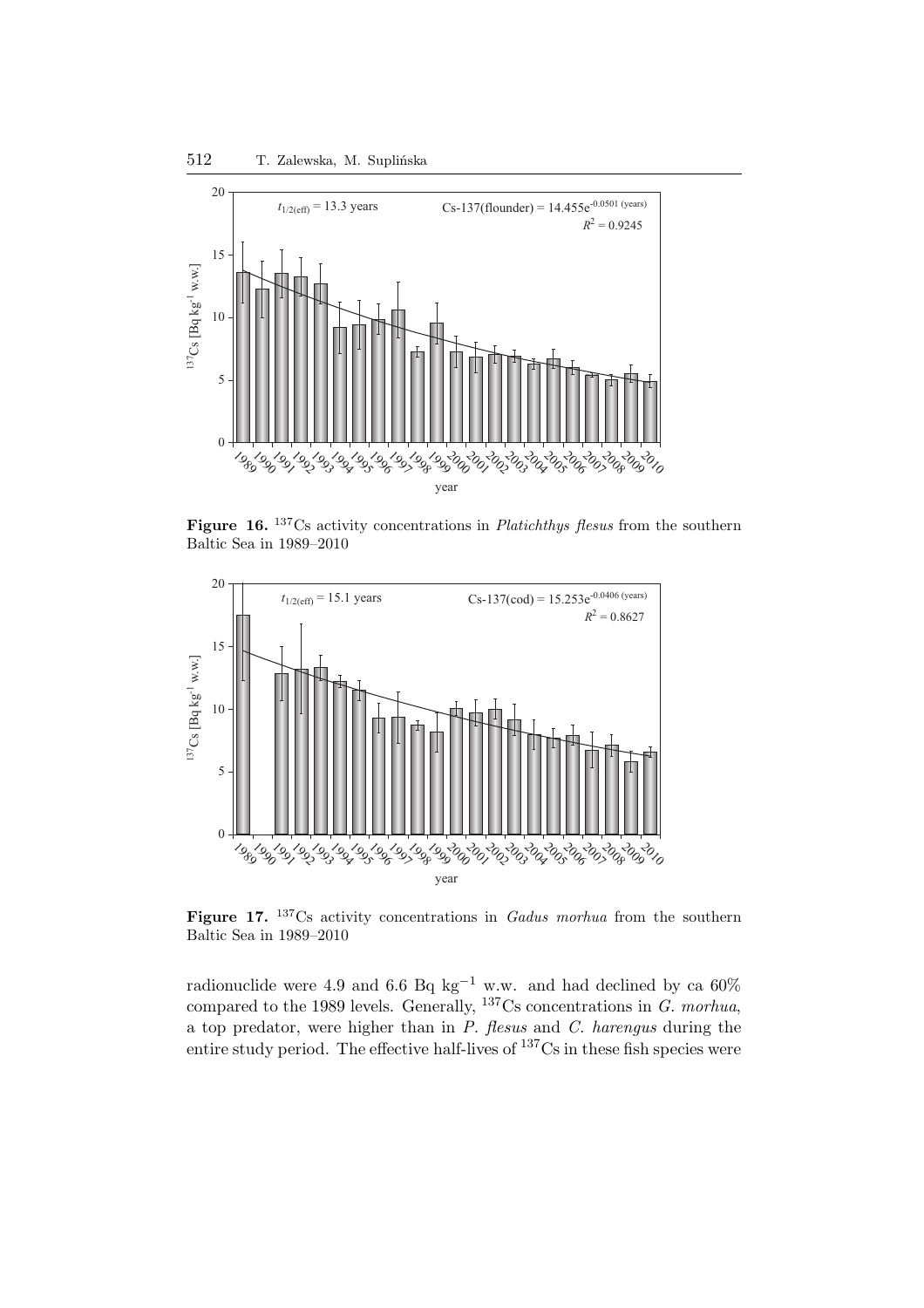determined on basis of these trends: 13.3 years in the case of *C. harengus* and *P. flesus*, and slightly longer (15.1 years) for *G. morhua*.

The bioaccumulation of various substances in fish is much more complex than in, for example, macrophytes (Zalewska 2012a,b), in which the exchange of elements takes place directly between the organism and the surrounding water. The main source of radiocaesium in fish is food, and the build-up of its content in fish tissue is due to bioaccumulation and biomagnification, the latter process being related to an increase in  $^{137}Cs$ content in successive elements of the trophic chain. Despite the fact that the importance of seawater as a direct source of  $137Cs$  contamination in fish is more limited, <sup>137</sup>Cs concentrations in fish tissues accurately reflected the decreasing trend of its activity, as observed in seawater between 1991– 2010. Therefore, the content of radioactive caesium in fish can be considered a reliable indicator in the radioactivity status assessment of the marine environment, especially – taking into account the biomagnification factor – when the concentrations in seawater fall below the detection limit.

## **7. Conclusions**

The radioactivity level in the southern Baltic Sea is due mainly to the distribution of anthropogenic radioactive isotopes –  $^{137}Cs$  and  $^{90}Sr$ – in seawater, marine sediments and biota. The main input sources of these isotopes to marine sediments were the nuclear weapons tests carried out in the 1950s and 1960s and, especially in the case of radiocaesium, the Chernobyl accident. The activity concentration of  $^{137}Cs$  in seawater has been decreasing since peaking in 1991; the major processes involved are radioactive decay and bioaccumulation, together with sedimentation and water exchange with the North Sea. The decline in radioactivity is exponential in character. In 2010 the mean concentration of  $137\text{Cs}$  in southern Baltic seawater was 35.8 Bq m<sup>-3</sup>, that of <sup>90</sup>Sr was 7.9 Bq m<sup>-3</sup>. Strontium concentrations did not show a marked temporal trend, but a significant decline in its activity in seawater was observed in 1997; since then the concentrations of this isotope have varied within a narrow range from 6.2 to 8.7 Bq  $\rm m^{-3}$ .

Activity concentrations of <sup>137</sup>Cs in the southern Baltic are the highest in sediments from the Gulf of Gdańsk (385 Bq kg−<sup>1</sup> in the surface layer). Values are slightly lower in the offshore regions of the Gdańsk Deep (303 Bq kg<sup>-1</sup>) and the SE Gotland Basin (233 Bq kg<sup>-1</sup>), while the least polluted sediments are found in the western part of the southern Baltic, i.e. the Bornholm Deep (77 Bq kg−<sup>1</sup> ). In general, <sup>137</sup>Cs activity concentrations decreased along the sediment profiles, indicating the immediate effect of the Chernobyl accident input. In contrast to  $137 \text{Cs}$ , the distribution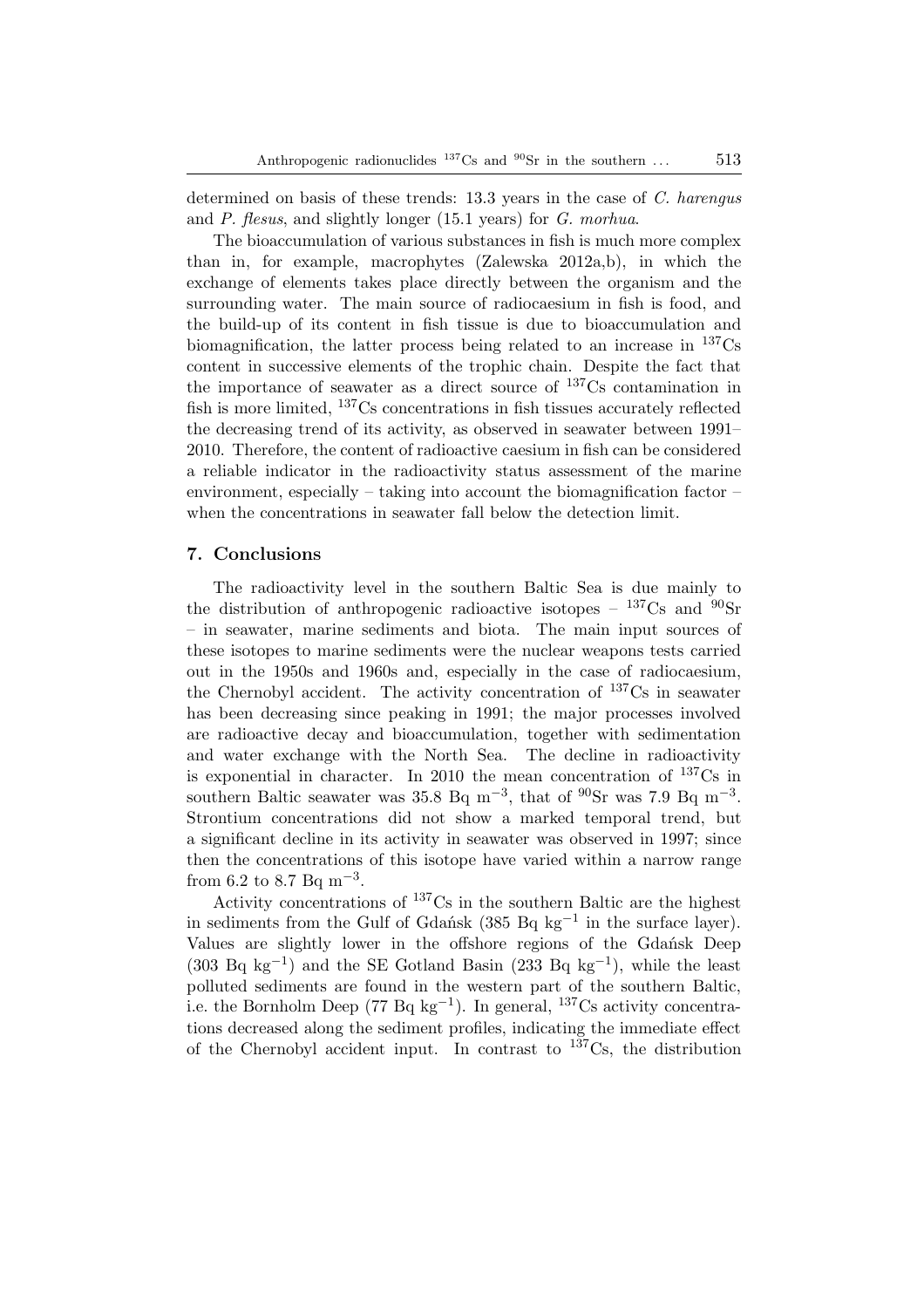of <sup>90</sup>Sr is not spatially differentiated, either horizontally or in the vertical sediment profiles. The mean activities of  $90Sr$  in marine sediments varied between 2.1 Bq kg−<sup>1</sup> in the Gulf of Gdańsk to 4.7 Bq kg−<sup>1</sup> in the Bornholm Basin.

<sup>137</sup>Cs is bioaccumulated in macroalgae with considerable efficiency, mainly due to foliar uptake, an effective means of element exchange with the environment. *Polysiphonia fucoides*, a red alga, contained the highest activity concentrations of  $^{137}Cs$  throughout the growing season: 22.3 Bq kg<sup>-1</sup> d.w. in late spring (June) and 40.2 Bq kg<sup>-1</sup> in early autumn (September). This algae is recommended as a bioindicator of radioactive isotope pollution in the marine environment.

The concentration of <sup>137</sup>Cs in the soft tissues of the blue mussel (*Mytilus trossulus*), a benthic macroinvertebrate, was 7.3 Bq kg−<sup>1</sup> in 2010, a value conspicuously lower than in *Polysiphonia fucoides*.

The Chernobyl accident caused an increase in <sup>137</sup>Cs activity concentrations in commercial fish such as herring (*Clupea harengus*), flounder (*Platichthys flesus*) and cod (*Gadus morhua*). In all three species the decline in <sup>137</sup>Cs activity between 2000 and 2010 closely reflects the situation in seawater. In 2010 the mean concentration of radioactive caesium in herring muscle (4.7 Bq kg<sup>-1</sup> w.w.) was  $\langle 30\%$  of the level determined in 1989. In the case of flounder and cod, the mean activities of the radionuclide were 4.9 and 6.6 Bq kg<sup>-1</sup> w.w. respectively and had declined by ca 60% compared to the 1989 values.

## **References**

Anon, 2008, *Directive 2008/56/EC of the European Parliament and of the Council of 17 June 2008 establishing a framework for community action in the field of marine environmental policy (Marine Strategy Framework Directive)*, Off. J. Europ. Union, L 164/19, 19–44.

Atwood D. A. (ed.), 2010, *Radionuclides in the environment*, Wiley, 522 pp.

- Boisson F., Hutchins D. A., Fowler S.W., Fisher N. S., Teyessie J.-L., 1997, *Influence of temperature on the accumulation and retention of 11 radionuclides by marine alga Fucus vesiculosus*, Mar. Pollut. Bull., 35 (7–12), 313–327, http://dx.doi.org/10.1016/S0025-326X(97)00092-1.
- Burger J., Gochfeld M., Kosson D. S., Powers C.W., Jewett S., Friedlander B., Chenelot H., Volz C. D., Jeitner C., 2006, *Radionuclides from Amchitka and Kiska Islands in the Aleutians: establishing a baseline for future biomonitoring*, J. Environ. Radioact.,  $91(1-2)$ ,  $27-40$ , http://dx.doi.org/10.1016/j.jenvrad. 2006.08.003.
- Feistel R., Nausch G., Matthäus W., Hagen E., 2003, *Temporal and spatial evolution of the Baltic deep water renewal in spring 2003*, Oceanologia, 45 (4), 623–642.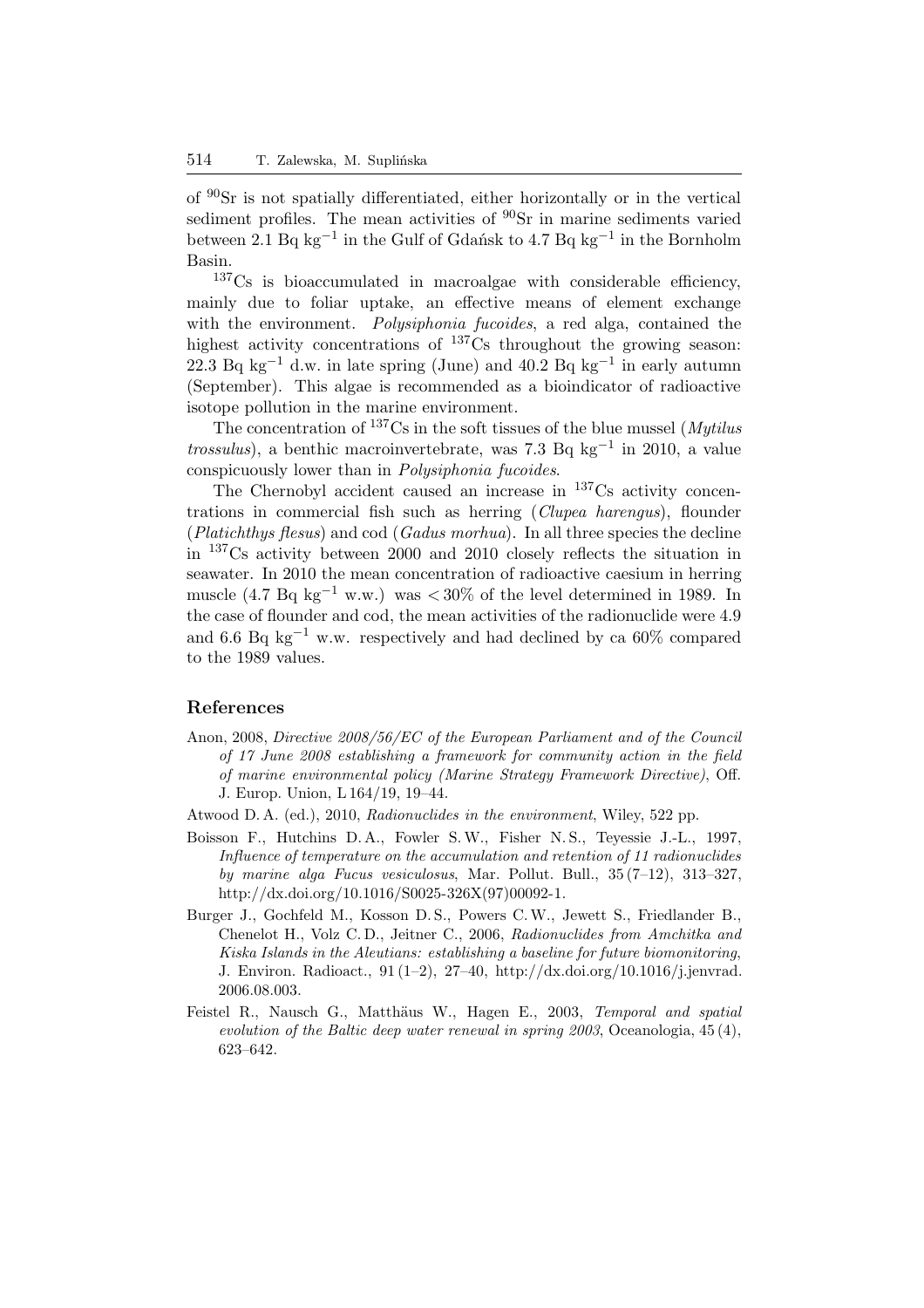- Grzybowska D., 1989, *Concentration of* <sup>137</sup>*Cs and* <sup>90</sup>*Sr in marine fish from the southern Baltic Sea*, Acta Hydrobiol., 31, 139–147.
- HELCOM, 1995, *Radioactivity in the Baltic Sea 1984–1991*, Baltic Sea Environ. Proc. No. 61, 182 pp.
- HELCOM, 1997, *Manual for marine monitoring in the COMBINE programme of HELCOM*, Baltic Mar. Environ. Prot. Commiss., Helsinki, http://www. helcom.fi/groups/monas/CombineManual/en GB/main/.
- HELCOM, 2003, *Radioactivity in the Baltic Sea 1992–2006*, Baltic Sea Environ. Proc. No. 85, 102 pp.
- HELCOM, 2009, *Radioactivity in the Baltic Sea 1999–2006*, Baltic Sea Environ. Proc. No. 117, 64 pp.
- IAEA, 2005, *Worldwide marine radioactivity studies (WOMARS): radionuclide levels in oceans and sea*, IAEA-TECDOC-1429, IAEA, Vienna 187 pp.
- IAEA, 2010, *HELCOM-MORS proficiency test determination of radionuclides in fish flesh sample*, IAEA/AQ/13, 70 pp.
- Ikaheimonen T. K., Outola I., Vartti V. P., Kotilainen P., 2009, *Radioactivity in the Baltic Sea: inventories and temporal trends of* <sup>137</sup>*Cs and* <sup>90</sup>*Sr in water and sediments*, J. Radioanal. Nucl. Chem., 282 (2), 419–425, http: //dx.doi.org/10.1007/s10967-009-0144-1.
- Knapińska-Skiba D., Bojanowski R., Piękoś R., 2003, *Activity concentration of caesium-137 in seawater and plankton of the Pomeranian Bay (the southern Baltic Sea) before and after flood in 1997*, Mar. Pollut. Bull., 46 (2), 1558–1562, http://dx.doi.org/10.1016/S0025-326X(03)00317-5.
- Knapińska-Skiba D., Bojanowski R., Radecki Z., 1994, *Sorption and release of radiocaesium from particulate matter of the Baltic coastal zone*, Neth. J. Aquat. Ecol., 28 (3–4), 413–419, http://dx.doi.org/10.1007/BF02334211.
- Knapińska-Skiba D., Bojanowski R., Radecki Z., Łotocka M., 1995, *The biological and physico-chemical uptake of radiocaesium by particulate matter of natural origin (Baltic Sea)*, Neth. J. Aquat. Ecol., 29 (3–4), 283–290, http://dx.doi. org/10.1007/BF02084226.
- Knapinska-Skiba D., Bojanowski R., Radecki Z., Millward G.E., 2001, *Activity concentrations and fluxes of radiocesium in the southern Baltic Sea*, Estuar. Coast. Shelf Sci., 53 (6), 779–786, http://dx.doi.org/10.1006/ecss.2001.0812.
- Knapińska-Skiba D., Bojanowski R., Piękoś R., 2002, *Dissolved and suspended forms of caesium-137 in marine and riverine environments of the southern Baltic ecosystem*, Nukleonika, 47 (2), 53–58.
- Kryshev A. I., Ryabov I. N., 2000, *A dynamic model of* <sup>137</sup>*Cs accumulation by fish of different age classes*, J. Environ. Radioact., 50 (3), 221–233, http:  $//dx.doi.org/10.1016/S0265-931X(99)00118-6.$
- Littler M. M., Littler D. S., 1980, *The evolution of thallus form and survival strategies in benthic marine macroalgae: field and laboratory tests of a functional form model*, Amer. Nat., 116 (1), 25–44, http://dx.doi.org/10. 1086/283610.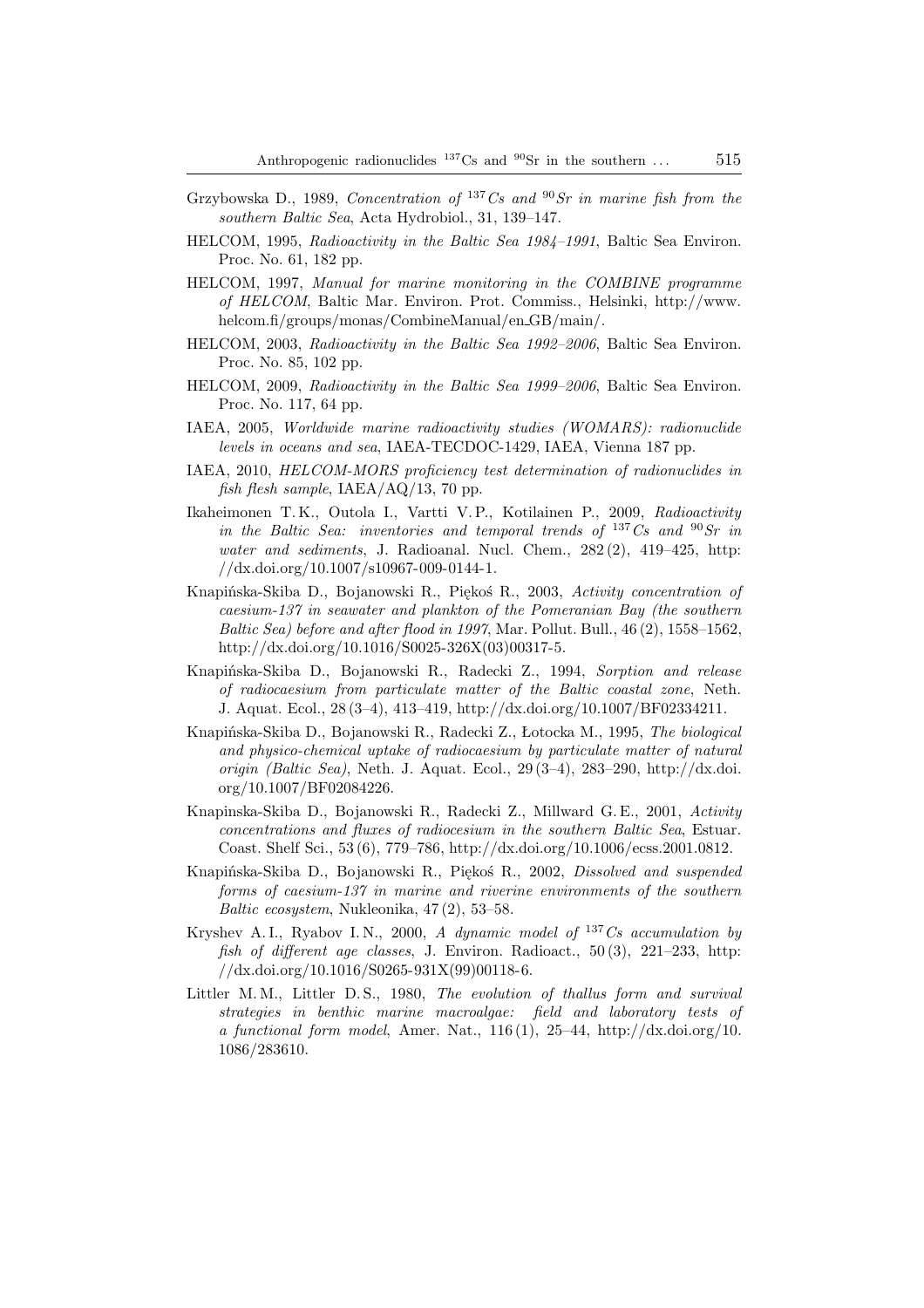- Lobban C. S., Harrison P. J., 1997, *Seaweed ecology and physiology*, Cambridge Univ. Press, New York, 366 pp.
- Malek M. A., Nakahara M., Nakamura R., 2004, *Uptake, retention and organ/tissue distribution of* <sup>137</sup>*Cs by Japanese catfish*, J. Environ. Radioact., 77, 191–204, http://dx.doi.org/10.1016/j.jenvrad.2004.03.006.
- Nielsen S. P., Bengston P., Bojanowski R., Hagel P., Herrmann J., Ilus E., Jakobson E., Motiejunas S., Panteleev Y., Skujina A., Suplinska M., 1999, *The radiological exposure of man from radioactivity in the Baltic Sea*, Sci. Tot. Environ., 237–238, 133–141, http://dx.doi.org/10.1016/S0048-9697(99) 00130-8.
- Piechura J., Beszczyńska-Möller A., 2004, *Inflow waters in the deep regions of the southern Baltic Sea – transport and transformations*, Oceanologia, 46 (1), 113–141.
- Pinder J. E., Hinton T. G., Whicker F.W., 2006, *Foliar uptake of cesium from the water column by aquatic macrophytes*, J. Environ. Radioact., 85 (1), 23–47, http://dx.doi.org/10.1016/j.jenvrad.2005.05.005.
- Sawidis T., Heinrich G., Brown M. T., 2003, *Cesium-137 concentrations in marine macroalgae from different biotopes in the Aegean Sea (Greece)*, Ecotox. Environ. Safe., 54 (3), 249–254, http://dx.doi.org/10.1016/S0147-6513(02) 00021-0.
- Smith J. T., Kudelsky A. V., Ryabov I. N., Daire S. E., Boyer L., Blust R. J., Fernandez J. A., Hadderingh R. H., Voitsekhovitch O. V., 2002, *Uptake and elimination of radiocaesium in fish and the 'size effect'*, J. Environ. Radioact., 62 (2), 145–164, http://dx.doi.org/10.1016/S0265-931X(01)00157-6.
- Skwarzec B., 2011, *Inflow of radionuclides to the Baltic Sea*, [in:] *Geochemistry of Baltic Sea surface sediments*, S. Uścinowicz (ed.), Pol. Geol. Inst. – Nat. Res. Inst., Warsaw, 355 pp.
- Suplińska M., 2002, *Vertical distribution of* <sup>137</sup>*Cs,* <sup>210</sup>*Pb,* <sup>226</sup>*Ra and* <sup>239</sup>, <sup>240</sup>*Pu in bottom sediments from the Southern Baltic Sea in the years 1998–2000*, Nukleonika, 47 (2), 45–52.
- Suplińska M., Grzybowska D., 2000, *Monitoring skażeń promieniotwórczych w wybranych składnikach ekosystemu Bałtyku Południowego*, Postępy Techniki Jądrowej, 43 (3), 35–44.
- Suplińska M., Pietrzak-Flis Z., 2008, *Sedimentation rates and dating in bottom sediments in the Southern Baltic Sea region*, Nukleonika, 53 (Suppl. 2), 105– 111.
- Szefer P., 2002a, *Metals, metalloids and radionuclides in the Baltic Sea ecosystem*, Tr. Met. Environ., Vol. 5, 1–752.
- Szefer P., 2002b, *Metal pollutants and radionuclides in the Baltic Sea an overview*, Oceanologia, 44 (2), 129–178.
- Tomczak J., 1988, *Radionuclides*, [in:] *Environmental conditions of the Polish zone of the Baltic Sea in 1987*, Inst. Meteorol. Water Manag., Gdynia, 238–245, (in Polish).